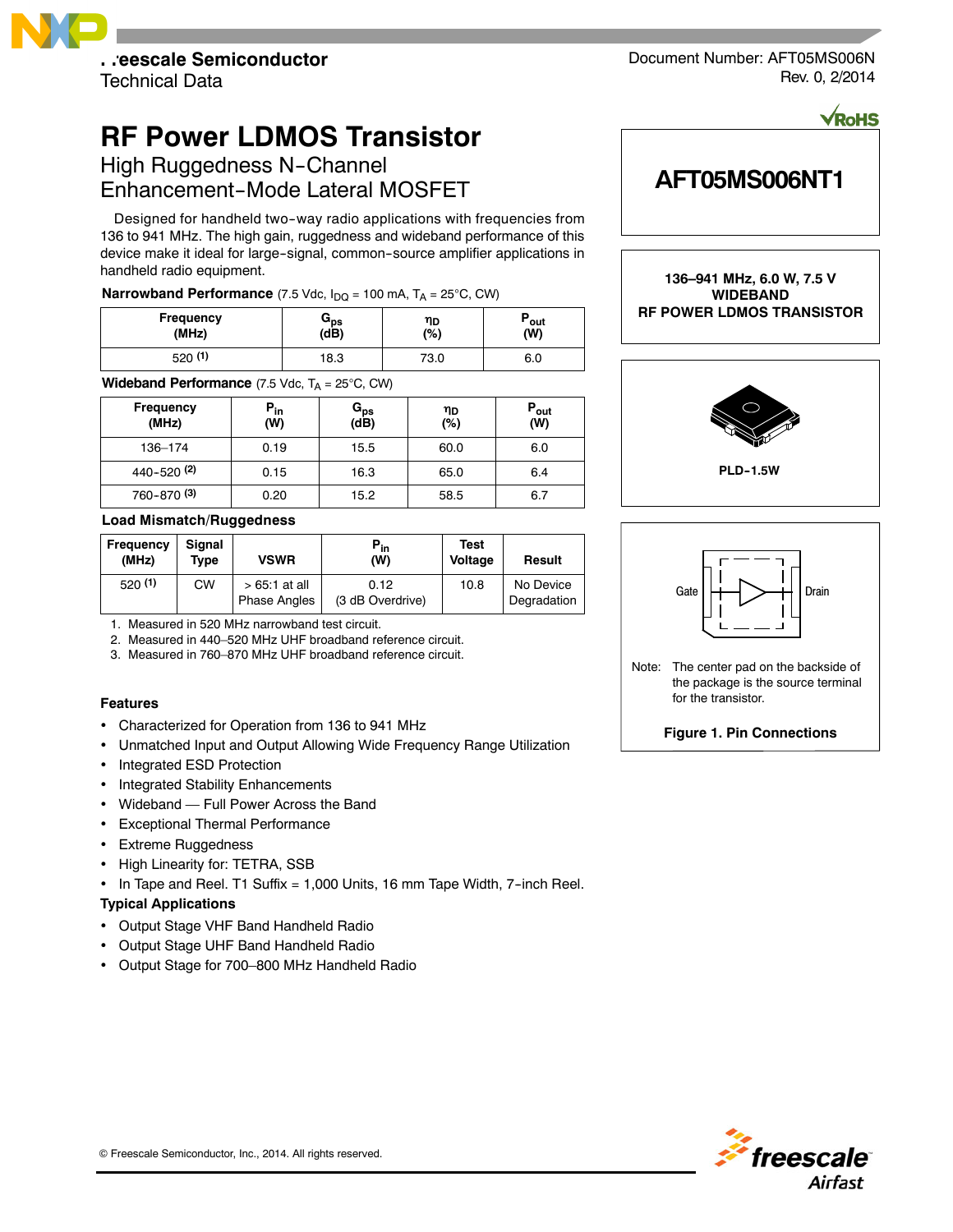

# **Table 1. Maximum Ratings**

| Rating                                                                | Symbol                    | Value           | Unit                      |
|-----------------------------------------------------------------------|---------------------------|-----------------|---------------------------|
| Drain-Source Voltage                                                  | V <sub>DSS</sub>          | $-0.5, +30$     | Vdc                       |
| Gate-Source Voltage                                                   | V <sub>GS</sub>           | $-6.0, +12$     | Vdc                       |
| <b>Operating Voltage</b>                                              | V <sub>DD</sub>           | $12.5.+0$       | Vdc                       |
| Storage Temperature Range                                             | $\mathsf{T_{\text{stg}}}$ | $-65$ to $+150$ | °C                        |
| Case Operating Temperature Range                                      | $\mathsf{T}_{\mathsf{C}}$ | $-40$ to $+150$ | °C                        |
| Operating Junction Temperature Range (1,2)                            | T,                        | $-40$ to $+150$ | °C                        |
| Total Device Dissipation @ T <sub>C</sub> = 25°C<br>Derate above 25°C | $P_D$                     | 125<br>1.0      | W<br>$W$ <sup>o</sup> $C$ |

# **Table 2. Thermal Characteristics**

| <b>Characteristic</b>                                                                                                | <b>Symbol</b>          | Value $(2,3)$ | <b>Unit</b>   |
|----------------------------------------------------------------------------------------------------------------------|------------------------|---------------|---------------|
| Thermal Resistance, Junction to Case<br>Case Temperature 79° C, 6.0 W CW, 7.5 Vdc, $I_{\text{DO}}$ = 100 mA, 520 MHz | $R_{\theta \text{JC}}$ |               | $\degree$ C/W |

# **Table 3. ESD Protection Characteristics**

| <b>Test Methodology</b>               | <b>Class</b>      |
|---------------------------------------|-------------------|
| Human Body Model (per JESD22-A114)    | 2, passes 2500 V  |
| Machine Model (per EIA/JESD22-A115)   | A, passes 150 V   |
| Charge Device Model (per JESD22-C101) | IV, passes 2000 V |

# **Table 4. Moisture Sensitivity Level**

| <b>Test Methodology</b>                                                                 | Rating                            |             | <b>Package Peak Temperature</b> |              | Unit      |
|-----------------------------------------------------------------------------------------|-----------------------------------|-------------|---------------------------------|--------------|-----------|
| Per JESD22-A113, IPC/JEDEC J-STD-020                                                    |                                   |             | 260                             |              |           |
| <b>Table 5. Electrical Characteristics</b> ( $T_A = 25^\circ$ C unless otherwise noted) |                                   |             |                                 |              |           |
| Ohnes at a station                                                                      | Construction of the Second Second | <b>BALL</b> | $\mathbf{F}$ and $\mathbf{F}$   | <b>BRANK</b> | $11 - 14$ |

| <b>Characteristic</b>                                                             | Symbol                                  | Min | Typ  | Max | Unit |
|-----------------------------------------------------------------------------------|-----------------------------------------|-----|------|-----|------|
| <b>Off Characteristics</b>                                                        |                                         |     |      |     |      |
| Zero Gate Voltage Drain Leakage Current<br>$(V_{DS} = 30$ Vdc, $V_{GS} = 0$ Vdc)  | <sup>l</sup> DSS                        |     |      | 10  | μAdc |
| Zero Gate Voltage Drain Leakage Current<br>$(V_{DS} = 7.5$ Vdc, $V_{GS} = 0$ Vdc) | <b>I</b> <sub>DSS</sub>                 |     |      | 2   | uAdc |
| Gate-Source Leakage Current<br>$(V_{GS} = 5$ Vdc, $V_{DS} = 0$ Vdc)               | lgss                                    |     |      | 600 | nAdc |
| <b>On Characteristics</b>                                                         |                                         |     |      |     |      |
| Gate Threshold Voltage<br>$(V_{DS} = 10$ Vdc, $I_{D} = 78$ $\mu$ Adc)             | $\mathsf{V}_{\mathsf{GS}(\mathsf{th})}$ | 1.8 | 2.2  | 2.6 | Vdc  |
| Drain-Source On-Voltage<br>$(V_{GS} = 10$ Vdc, $I_D = 0.78$ Adc)                  | $V_{DS(on)}$                            |     | 0.15 |     | Vdc  |
| Forward Transconductance                                                          | $g_{fs}$                                |     | 4.4  |     | S    |

1. Continuous use at maximum temperature will affect MTTF.

 $(V_{DS} = 7.5$  Vdc,  $I_D = 4.7$  Adc)

2. MTTF calculator available at http://www.freescale.com/rf. Select Software & Tools/Development Tools/Calculators to access MTTF calculators by product.

3. Refer to AN1955, *Thermal Measurement Methodology of RF Power Amplifiers.* Go to http://www.freescale.com/rf. Select Documentation/Application Notes - AN1955.

(continued)

# **AFT05MS006NT1**

 $g_{\rm fs}$  | — | 4.4 | — | S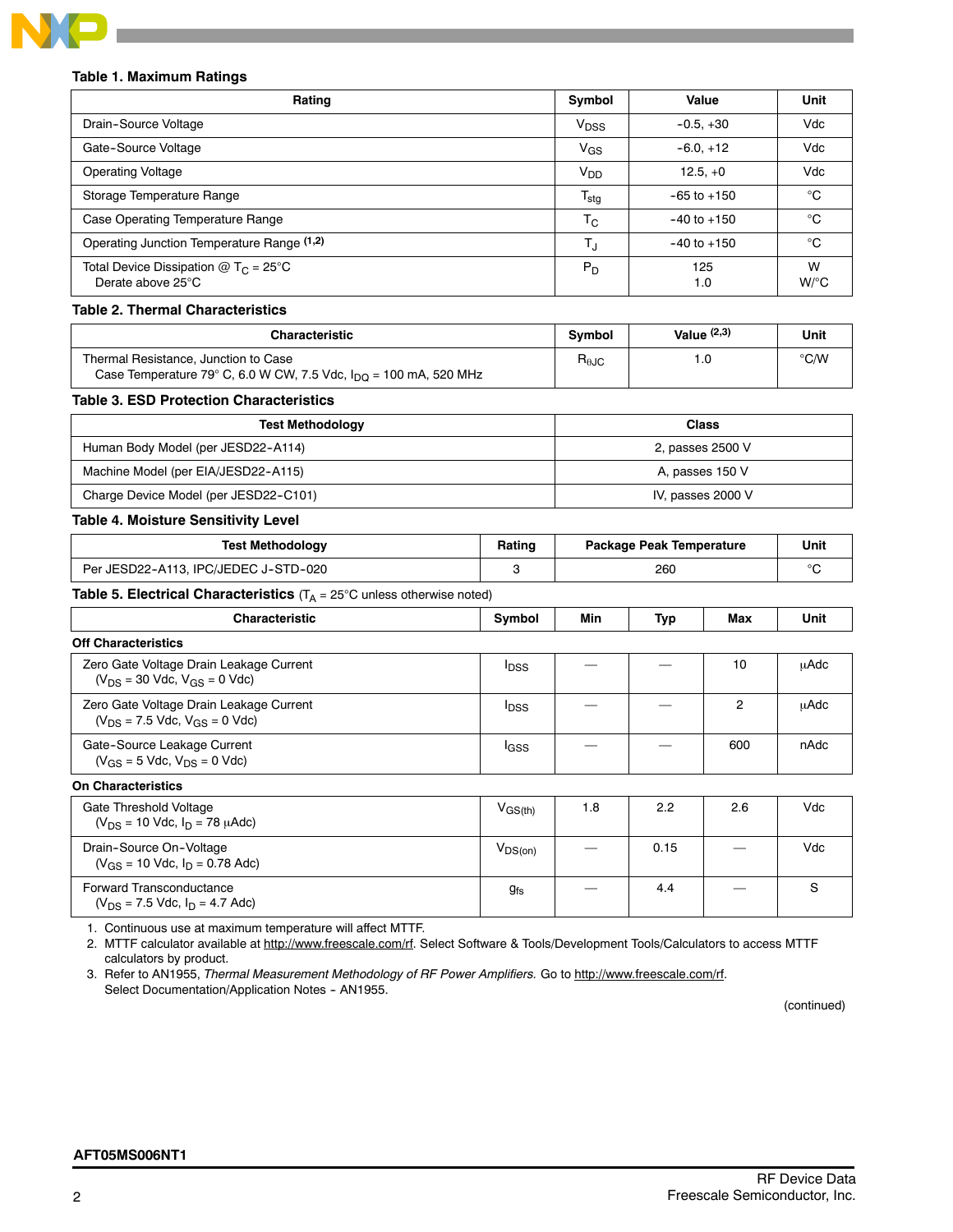

|                                |                                      | <b>Table 5. Electrical Characteristics</b> ( $T_A = 25^{\circ}$ C unless otherwise noted) (continued)                                             |                  |                               |            |                       |      |
|--------------------------------|--------------------------------------|---------------------------------------------------------------------------------------------------------------------------------------------------|------------------|-------------------------------|------------|-----------------------|------|
|                                |                                      | <b>Characteristic</b>                                                                                                                             | Symbol           | Min                           | <b>Typ</b> | Max                   | Unit |
| <b>Dynamic Characteristics</b> |                                      |                                                                                                                                                   |                  |                               |            |                       |      |
|                                | Reverse Transfer Capacitance         | $(V_{DS} = 7.5$ Vdc $\pm$ 30 mV(rms) ac @ 1 MHz, $V_{GS} = 0$ Vdc)                                                                                | C <sub>rss</sub> |                               | 1.7        |                       | pF   |
| <b>Output Capacitance</b>      |                                      | $(V_{DS} = 7.5$ Vdc $\pm$ 30 mV(rms) ac @ 1 MHz, $V_{GS} = 0$ Vdc)                                                                                | $C_{\text{oss}}$ |                               | 47         |                       | pF   |
| Input Capacitance              |                                      | $(V_{DS} = 7.5$ Vdc, $V_{GS} = 0$ Vdc $\pm$ 30 mV(rms) ac @ 1 MHz)                                                                                | $C_{iss}$        |                               | 75         |                       | pF   |
|                                |                                      | <b>Functional Tests</b> (In Freescale Test Fixture, 50 ohm system) $V_{DD}$ = 7.5 Vdc, $I_{DQ}$ = 100 mA, P <sub>in</sub> = 19.5 dBm, f = 520 MHz |                  |                               |            |                       |      |
|                                | Common-Source Amplifier Output Power |                                                                                                                                                   | $P_{\text{out}}$ |                               | 6.0        |                       | W    |
| Drain Efficiency               |                                      |                                                                                                                                                   | ηD               |                               | 73.0       |                       | %    |
|                                |                                      | <b>Load Mismatch/Ruggedness</b> (In Freescale Test Fixture, 50 ohm system) $I_{\text{DO}} = 100 \text{ mA}$                                       |                  |                               |            |                       |      |
| <b>Frequency</b><br>(MHz)      | Signal<br>Type                       | <b>VSWR</b>                                                                                                                                       | $P_{in}$<br>(W)  | Test Voltage, V <sub>DD</sub> |            | Result                |      |
| 520                            | <b>CW</b>                            | > 65:1 at all Phase Angles                                                                                                                        | 0.12             | 10.8                          |            | No Device Degradation |      |

(3 dB Overdrive)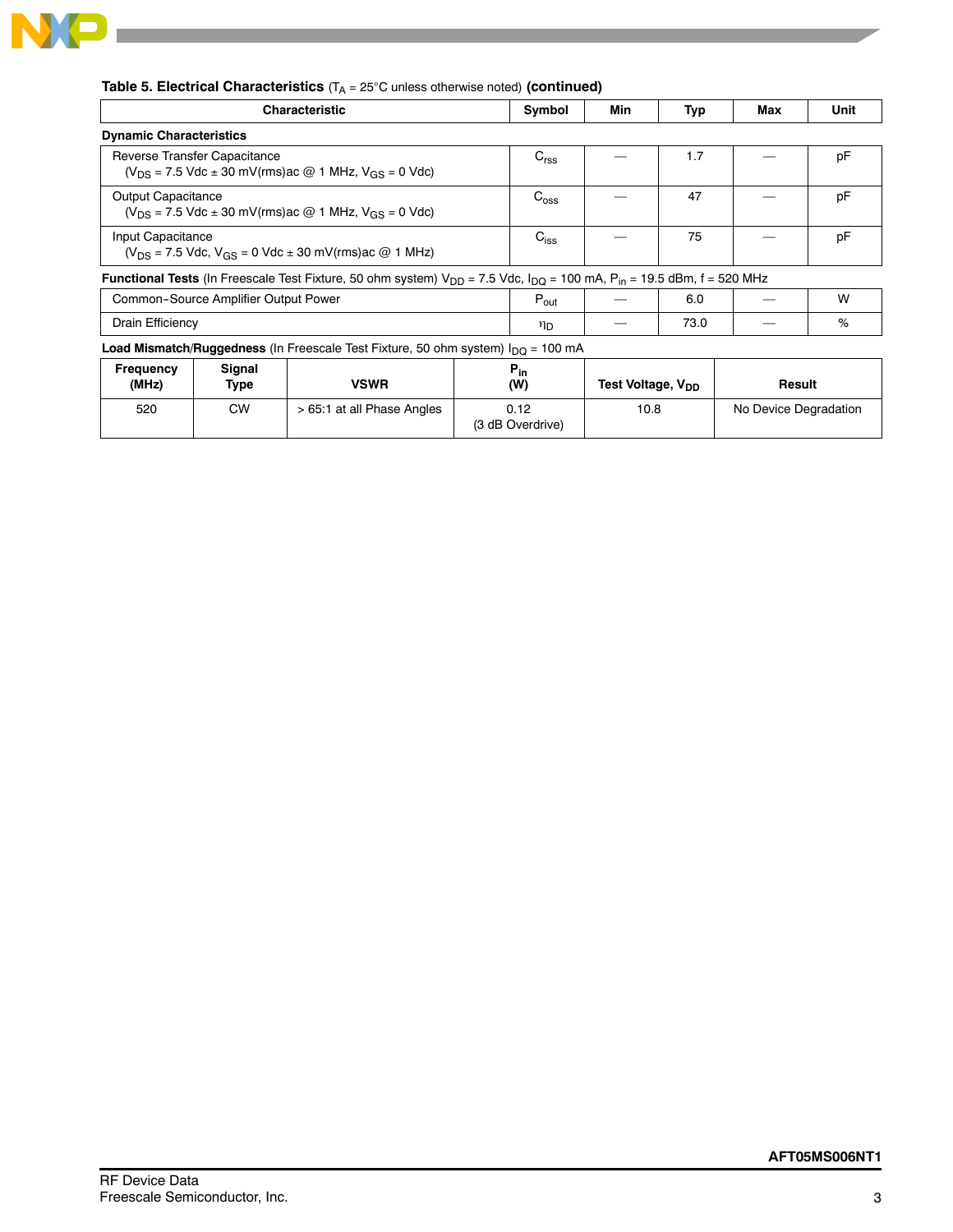

# **TYPICAL CHARACTERISTICS**







**Note:** MTTF value represents the total cumulative operating time under indicated test conditions.

MTTF calculator available at http://www.freescale.com/rf. Select Software & Tools/Development Tools/Calculators to access MTTF calculators by product.

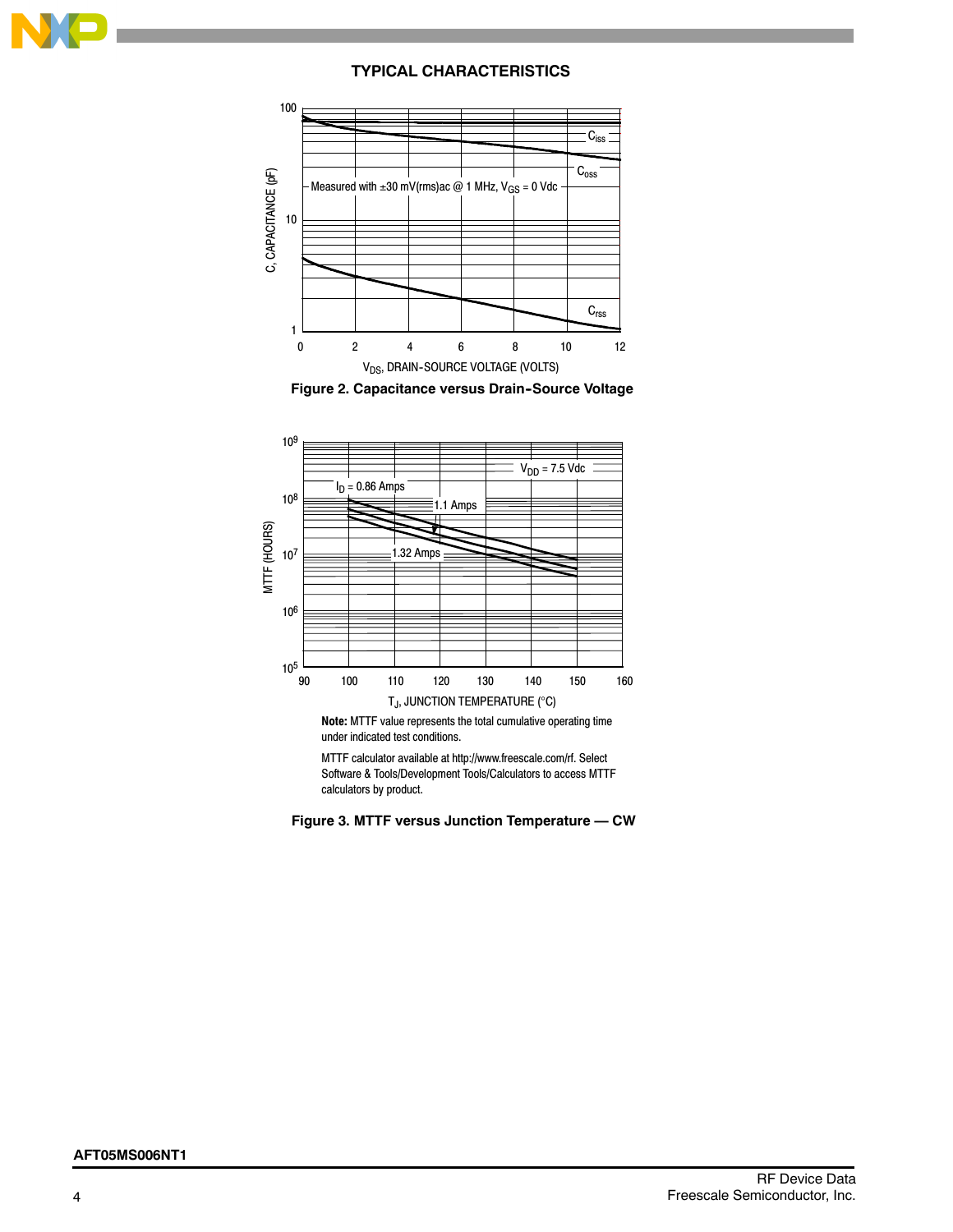

**520 MHz NARROWBAND PRODUCTION TEST FIXTURE**



**Figure 4. AFT05MS006NT1 Narrowband Test Circuit Component Layout — 520 MHz**

|  |  |  | Table 6. AFT05MS006NT1 Narrowband Test Circuit Component Designations and Values - 520 MHz |  |
|--|--|--|--------------------------------------------------------------------------------------------|--|
|--|--|--|--------------------------------------------------------------------------------------------|--|

| Part                             | <b>Description</b>                          | <b>Part Number</b>   | <b>Manufacturer</b> |
|----------------------------------|---------------------------------------------|----------------------|---------------------|
| <b>B1</b>                        | Short RF Bead                               | 2743019447           | Fair-Rite           |
| C <sub>1</sub>                   | 22 µF, 35 V Tantalum Capacitor              | T491X226K035AT       | Kemet               |
| C <sub>2</sub> , C <sub>13</sub> | 0.1 µF Chip Capacitors                      | CDR33BX104AKWS       | <b>AVX</b>          |
| C3, C12                          | 0.01 µF Chip Capacitors                     | C0805C103K5RAC       | Kemet               |
| C4, C11                          | 180 pF Chip Capacitors                      | ATC100B181JT300XT    | <b>ATC</b>          |
| C5                               | 9.1 pF Chip Capacitor                       | ATC100B9R1CT500XT    | ATC                 |
| C6, C7                           | 15 pF Chip Capacitors                       | ATC100B150JT500XT    | ATC                 |
| C8, C9                           | 27 pF Chip Capacitors                       | ATC100B270JT500XT    | <b>ATC</b>          |
| C <sub>10</sub>                  | 2.7 pF Chip Capacitor                       | ATC100B2R7BT500XT    | <b>ATC</b>          |
| C <sub>14</sub>                  | 330 µF, 35 V Electrolytic Capacitor         | MCGPR35V337M10X16-RH | Multicomp           |
| C15, C16                         | 20 pF Chip Capacitors                       | ATC100B200JT500XT    | <b>ATC</b>          |
| C <sub>17</sub>                  | 16 pF Chip Capacitor                        | ATC100B160JT500XT    | <b>ATC</b>          |
| L1                               | 8.0 nH, 3 Turn Inductor                     | A03TKLC              | Coilcraft           |
| L2                               | 5 nH, 2 Turn Inductor                       | A02TKLC              | Coilcraft           |
| R1, R2, R3, R4, R5               | 1.5 $\Omega$ , 1/4 W Chip Resistors         | RC1206FR-071R5L      | Yageo               |
| R <sub>6</sub>                   | 27 $\Omega$ , 1/4 W Chip Resistor           | CRCW120627R0FKEA     | Vishay              |
| <b>PCB</b>                       | Rogers RO4350B, 0.030", $\epsilon_r$ = 3.66 | D53508               | <b>MTL</b>          |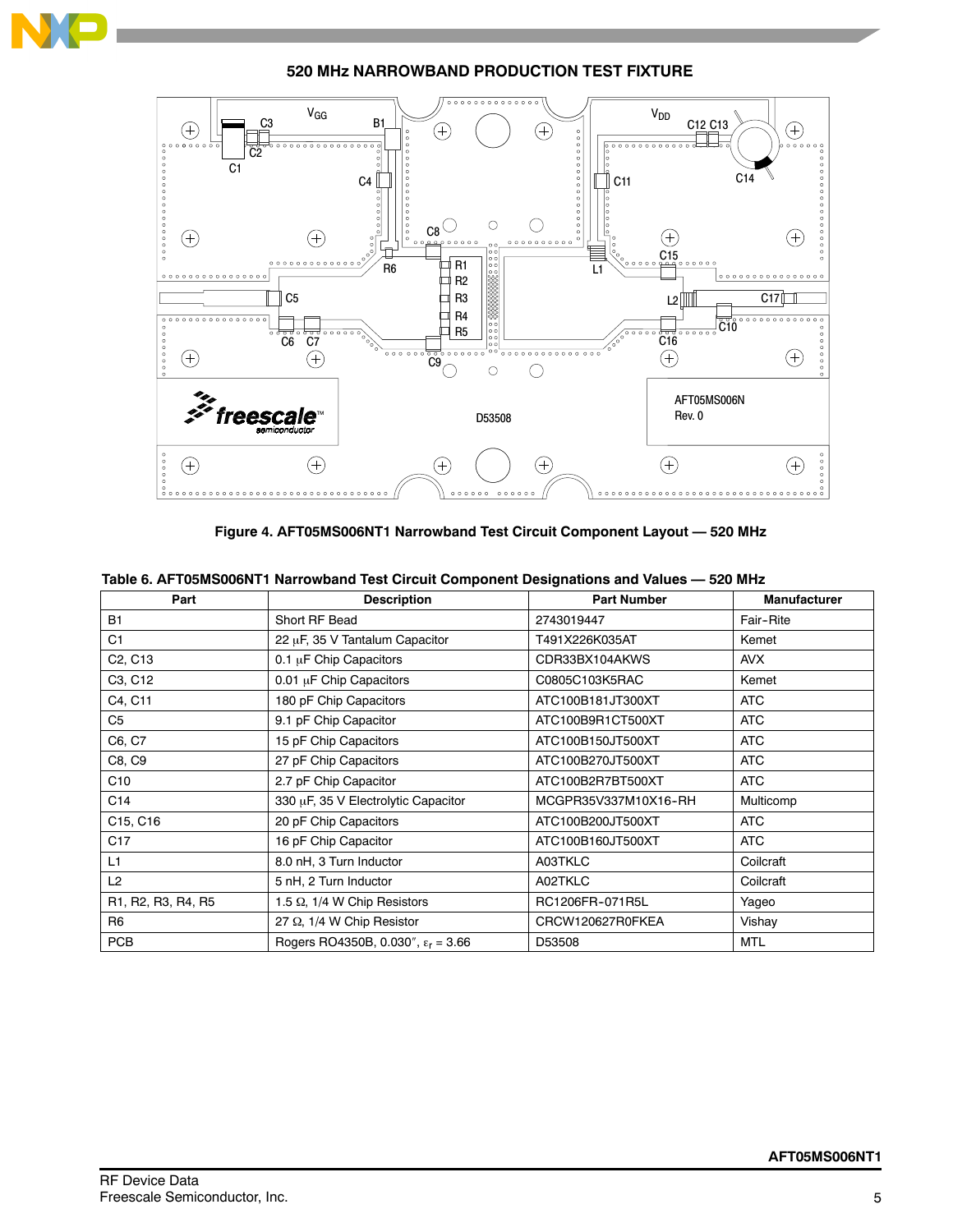

# **AFT05MS006NT1**



| Microstrip | <b>Description</b>                                       | Microstrip    | <b>Description</b>                                       |
|------------|----------------------------------------------------------|---------------|----------------------------------------------------------|
|            | $0.328'' \times 0.080''$ Microstrip                      | Z10           | $0.243'' \times 0.620''$ Microstrip                      |
| Ñ          | $0.490'' \times 0.120''$ Microstrip                      | 71<br>Z       | $0.692'' \times 0.620''$ Microstrip                      |
| Z3         | $0.055'' \times 0.320''$ Microstrip                      | Z12           | $0.045'' \times 0.620''$ Microstrip                      |
| 24         | $0.190'' \times 0.320''$ Microstrip                      | Z13           | $0.162'' \times 0.320'' \times 0.620''$ Taper Microstrip |
| 25         | $0.365'' \times 0.320''$ Microstrip                      | Z14           | $0.319'' \times 0.320''$ Microstrip                      |
| 26         | $0.160'' \times 0.320'' \times 0.620''$ Taper Microstrip | Z15           | $0.115'' \times 0.320''$ Microstrip                      |
|            | $0.045'' \times 0.620''$ Microstrip                      | Z16           | $0.222'' \times 0.120''$ Microstrip                      |
| g          | $0.332'' \times 0.620''$ Microstrip                      | Z17           | $0.443'' \times 0.120''$ Microstrip                      |
| 29         | $0.055'' \times 0.620''$ Microstrip                      | $\frac{8}{2}$ | $0.238'' \times 0.080''$ Microstrip                      |

 $\Omega$ 

# Table 7. AFT05MS006NT1 Narrowband Test Circuit Microstrips - 520 MHz **Table 7. AFT05MS006NT1 Narrowband Test Circuit Microstrips — 520 MHz**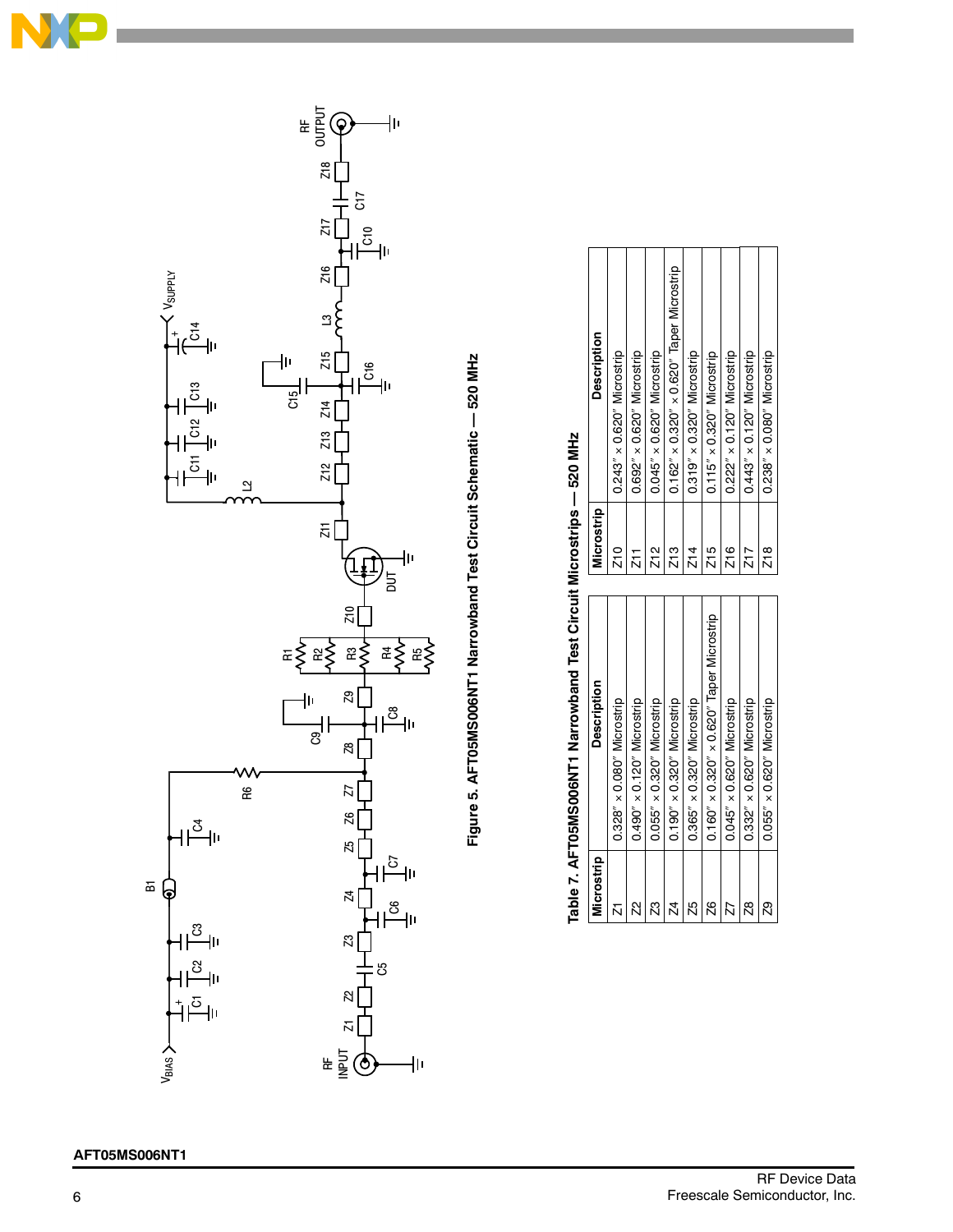

# **TYPICAL CHARACTERISTICS — 520 MHz NARROWBAND REFERENCE CIRCUIT**









|            | $V_{DD}$ = 7.5 Vdc, $I_{DO}$ = 100 mA, $P_{out}$ = 6.0 W Avg. |                |
|------------|---------------------------------------------------------------|----------------|
| <b>MHz</b> | ∠ <sub>source</sub>                                           | Zload          |
| 520        | $1.14 + j2.28$                                                | $1.78 + j1.71$ |

 $Z_{source}$  = Test circuit impedance as measured from gate to ground.





**Figure 8. Narrowband Series Equivalent Source and Load Impedance — 520 MHz**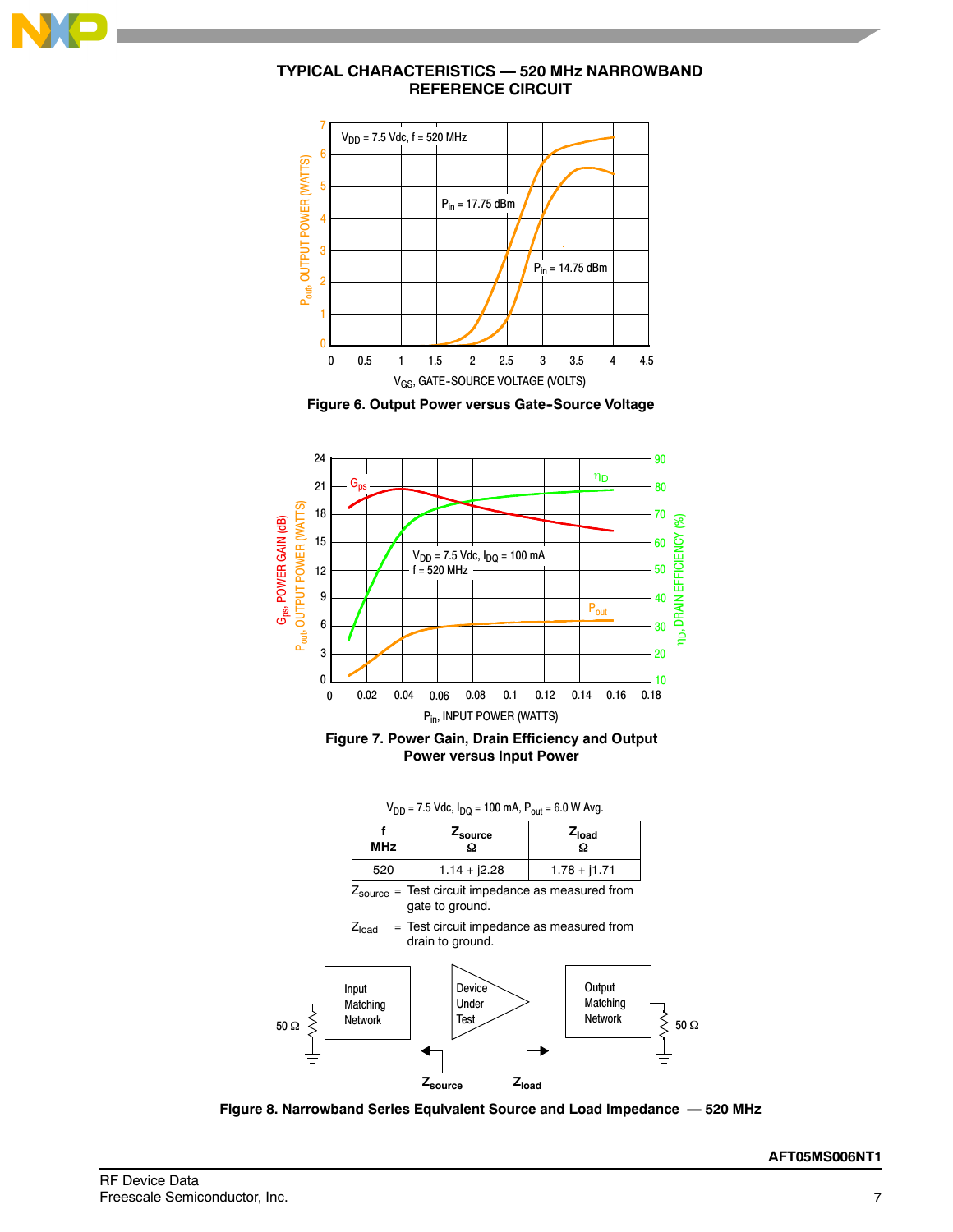

# **440–520 MHz UHF BROADBAND REFERENCE CIRCUIT**

| Frequency<br>(MHz) | $P_{in}$<br>(W) | $G_{ps}$<br>(dB) | ηD<br>(%) | $P_{\text{out}}$<br>(W) |
|--------------------|-----------------|------------------|-----------|-------------------------|
| 440                | 0.13            | 16.7             | 63.7      | 5.9                     |
| 480                | 0.08            | 18.6             | 68.5      | 6.1                     |
| 520                | 0.11            | 17.5             | 73.1      | 6.0                     |

# **Table 8. 440–520 MHz UHF Broadband Performance** (In Freescale Reference Circuit, 50 ohm system)<br>Von = 7.5 Volts Jpg = 100 mA T<sub>A</sub> = 25°C, CW  $= 7.5$  Volts,  $I_{\text{DO}} = 100$  mA,  $T_A = 25^{\circ}$ C, CW

# **Table 9. Load Mismatch/Ruggedness** (In Freescale Reference Circuit)

| Frequency<br>(MHz) | Sianal<br>Type | <b>VSWR</b>                           | $P_{in}$<br>(W)          | Test Voltage, V <sub>DD</sub> | Result                   |
|--------------------|----------------|---------------------------------------|--------------------------|-------------------------------|--------------------------|
| 480                | СW             | $>65.1$ at all<br><b>Phase Angles</b> | 0.19<br>(3 dB Overdrive) | 10.8                          | No Device<br>Degradation |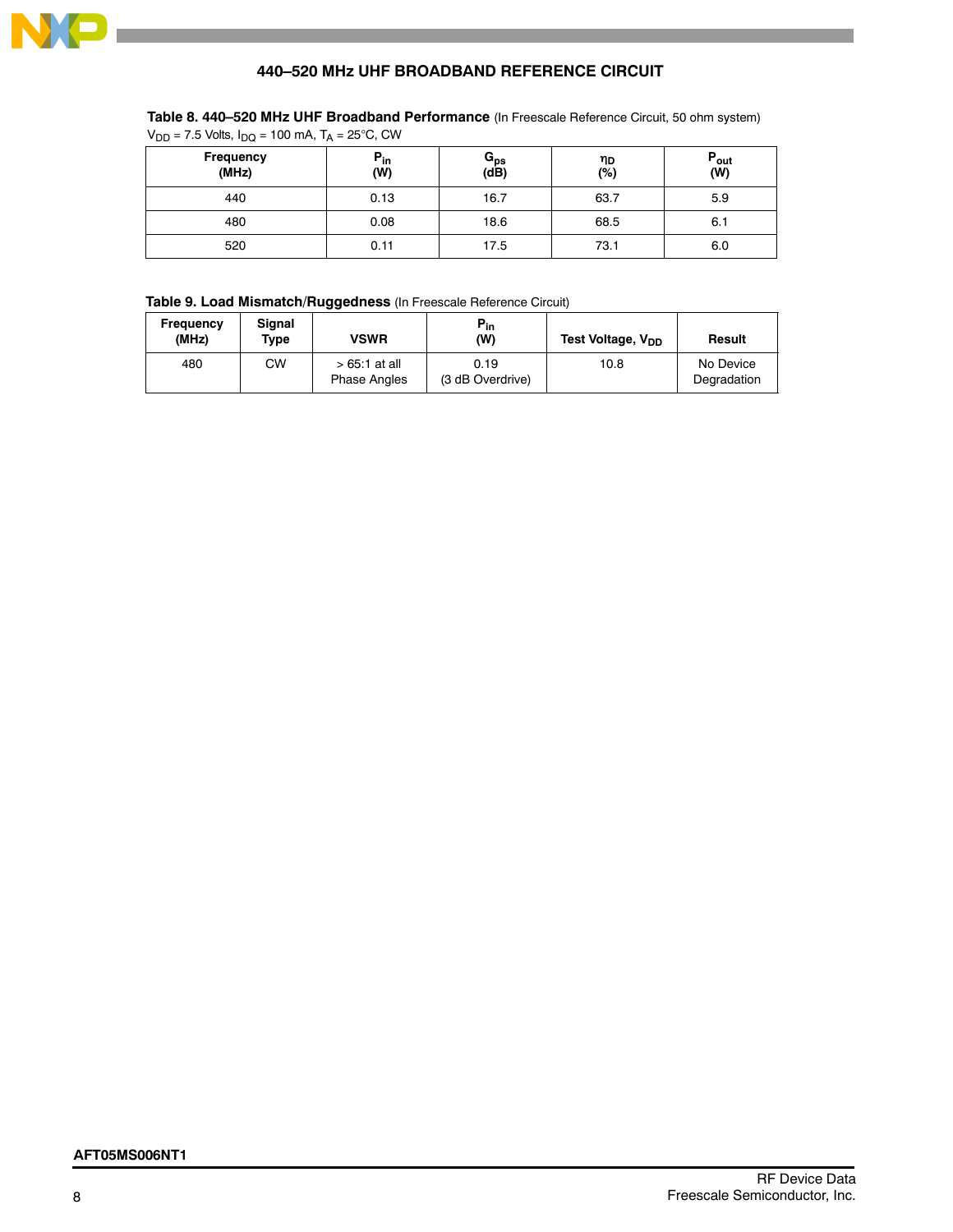

# **440–520 MHz UHF BROADBAND REFERENCE CIRCUIT**



**Figure 9. AFT05MS006NT1 UHF Broadband Reference Circuit Component Layout — 440–520 MHz**

| Part            | <b>Description</b>                          | <b>Part Number</b> | <b>Manufacturer</b> |
|-----------------|---------------------------------------------|--------------------|---------------------|
| <b>B1</b>       | 30 Q, 6 A Ferrite Bead                      | MPZ2012S300A       | Fair-Rite           |
| C <sub>1</sub>  | 18 pF Chip Capacitor                        | ATC600F180JT250XT  | <b>ATC</b>          |
| C2, C3, C11     | 15 pF Chip Capacitors                       | ATC600F150JT250XT  | <b>ATC</b>          |
| C <sub>4</sub>  | 56 pF Chip Capacitor                        | ATC600F560JT250XT  | <b>ATC</b>          |
| C <sub>5</sub>  | 100 pF Chip Capacitor                       | ATC600F100JT250XT  | <b>ATC</b>          |
| C6, C7          | 0.1 µF Chip Capacitors                      | GRM21BR71H104KA01B | Murata              |
| C <sub>8</sub>  | 0.01 µF Chip Capacitor                      | GRM21BR72A103KA01B | Murata              |
| C9              | 240 pF Chip Capacitor                       | ATC600F241JT250XT  | <b>ATC</b>          |
| C10             | 2.2 µF Chip Capacitor                       | GRM31CR71H225KA88L | Murata              |
| C12             | 39 pF Chip Capacitor                        | ATC600F390JT250XT  | <b>ATC</b>          |
| C13             | 18 pF Chip Capacitor                        | ATC600F180JT250XT  | <b>ATC</b>          |
| C14             | 5.1 pF Chip Capacitor                       | ATC600F5R1BT250XT  | <b>ATC</b>          |
| C <sub>15</sub> | 100 pF Chip Capacitor                       | ATC600F101JT250XT  | <b>ATC</b>          |
| J1              | Right-Angle Breakaway Headers (3 pins)      | 22-28-8360         | Molex               |
| L1              | 5.5 nH Inductor                             | 0806SQ5N5          | Coilcraft           |
| L2              | 6 nH Inductor                               | 0806SQ6N0          | Coilcraft           |
| L3, L4          | 16.6 nH Inductors                           | 0908SQ17N          | Coilcraft           |
| L <sub>5</sub>  | 1.65 nH Inductor                            | 0906-2JLC          | Coilcraft           |
| L6              | 8.1 nH Inductor                             | 0908SQ8N1          | Coilcraft           |
| Q1              | <b>RF Power LDMOS Transistor</b>            | AFT05MS006NT1      | Freescale           |
| R <sub>1</sub>  | 20 Ω, 1/4 W Chip Resistor                   | CRCW120620R0FKEA   | Vishay              |
| <b>PCB</b>      | 0.020", $\epsilon_r$ = 4.8, Shengyi S1000-2 | D49947             | <b>MTL</b>          |

| Table 10. AFT05MS006NT1 UHF Broadband Reference Circuit Component Designations and Values — 440–520 MHz |
|---------------------------------------------------------------------------------------------------------|
|---------------------------------------------------------------------------------------------------------|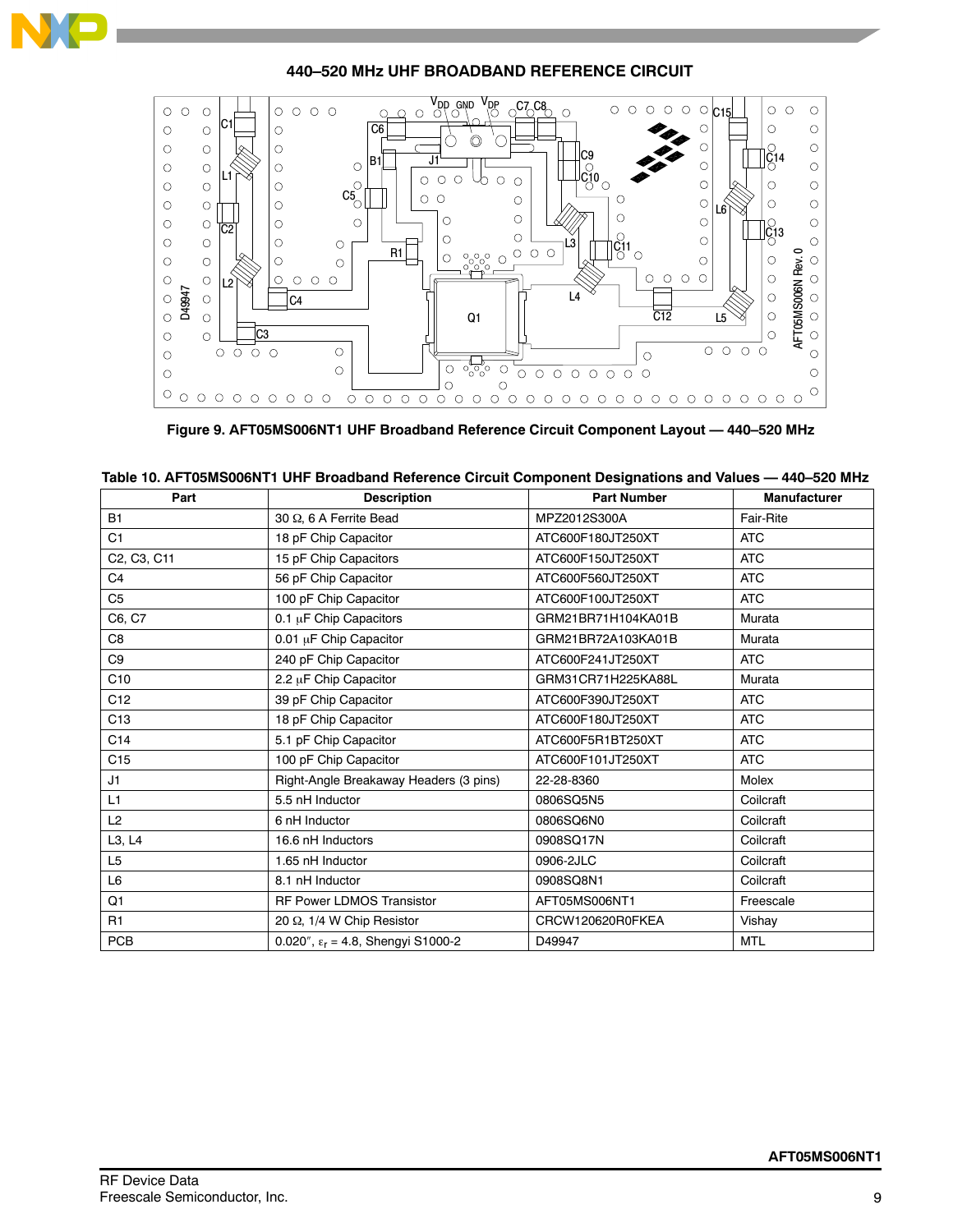

Figure 10. AFT05MS006NT1 UHF Broadband Reference Circuit Schematic -- 440-520 MHz Figure 10. AFTC6NS000SSONS0002011 UHF Broadband Reference Circuit Schematic Montage — 440-520 MHz

|                | Table 11. AFT05MS006NT1 UHF Broadband Reference Circuit Microstrips — 440-520 MHz |               |                                     |            |                                     |
|----------------|-----------------------------------------------------------------------------------|---------------|-------------------------------------|------------|-------------------------------------|
| Microstrip     | <b>Description</b>                                                                | Microstrip    | <b>Description</b>                  | Microstrip | <b>Description</b>                  |
|                | $0.060'' \times 0.034''$ Microstrip                                               | g             | $0.123'' \times 0.300''$ Microstrip | Z15        | $0.235'' \times 0.049''$ Microstrip |
|                | $0.052'' \times 0.046''$ Microstrip                                               | g             | $0.029'' \times 0.300''$ Microstrip | Z16        | $0.163'' \times 0.046''$ Microstrip |
| Z3             | $0.105'' \times 0.046''$ Microstrip                                               | $\frac{1}{2}$ | $0.070'' \times 0.146''$ Microstrip | Z17        | $0.065'' \times 0.046''$ Microstrip |
| $\overline{z}$ | $0.124'' \times 0.046''$ Microstrip                                               | Z11           | $0.070'' \times 0.146''$ Microstrip | Z18        | $0.079'' \times 0.044''$ Microstrip |
| 25             | $0.127'' \times 0.044''$ Microstrip                                               | Z12           | $0.153'' \times 0.170''$ Microstrip | Z19        | $0.056'' \times 0.044''$ Microstrip |
| 26             | $0.093'' \times 0.044''$ Microstrip                                               | Z13           | $0.094'' \times 0.170''$ Microstrip | 220        | $0.060'' \times 0.034''$ Microstrip |
|                | $0.253'' \times 0.044''$ Microstrip                                               | Z14           | $0.120'' \times 0.049''$ Microstrip |            |                                     |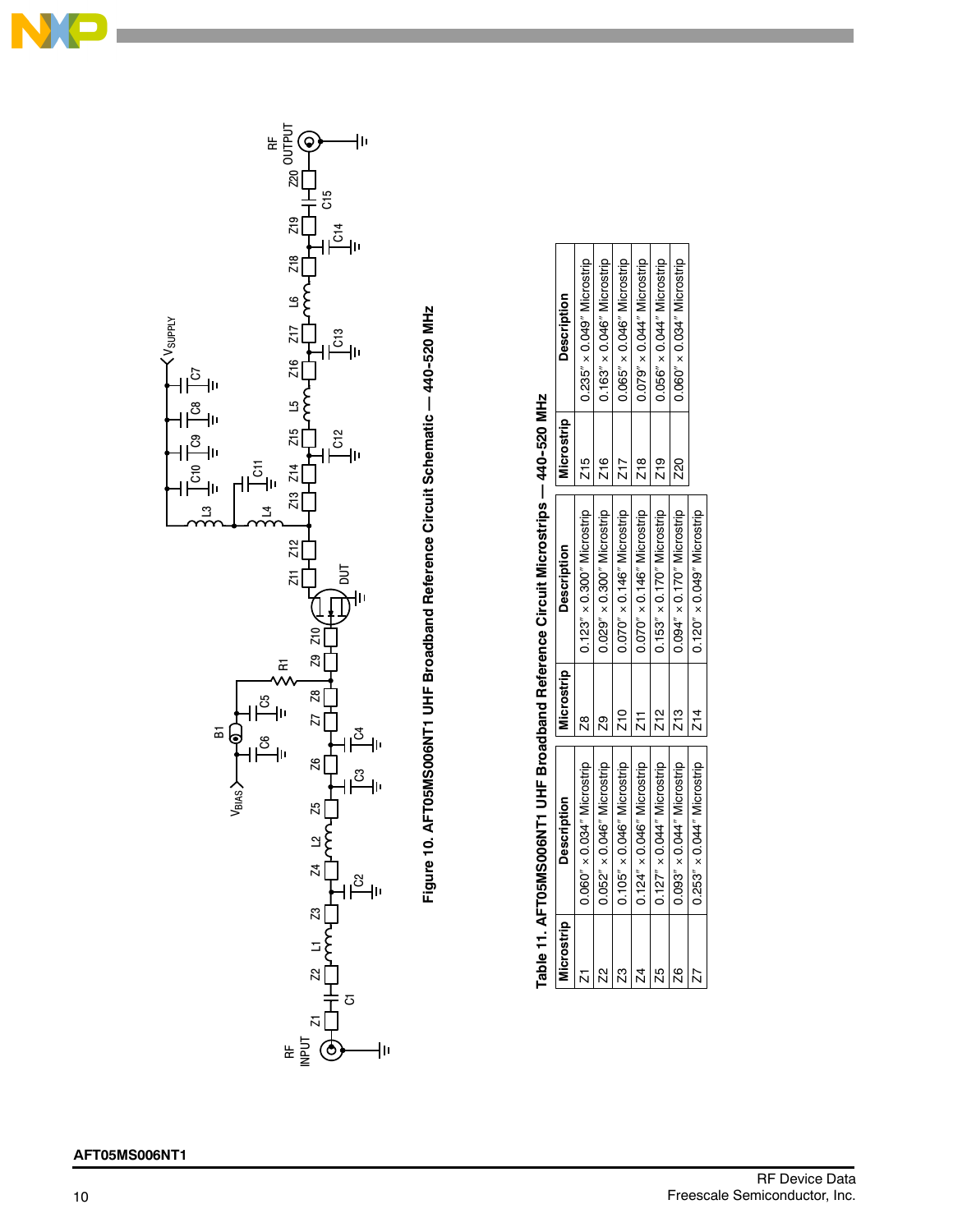

# **TYPICAL CHARACTERISTICS — 440--520 MHz UHF BROADBAND REFERENCE CIRCUIT**



**Figure 11. Power Gain, Drain Efficiency and Output Power versus Frequency at a Constant Input Power**



**Figure 12. Output Power versus Gate-Source Voltage** 



**Figure 13. Power Gain, Drain Efficiency and Output Power versus Input Power and Frequency**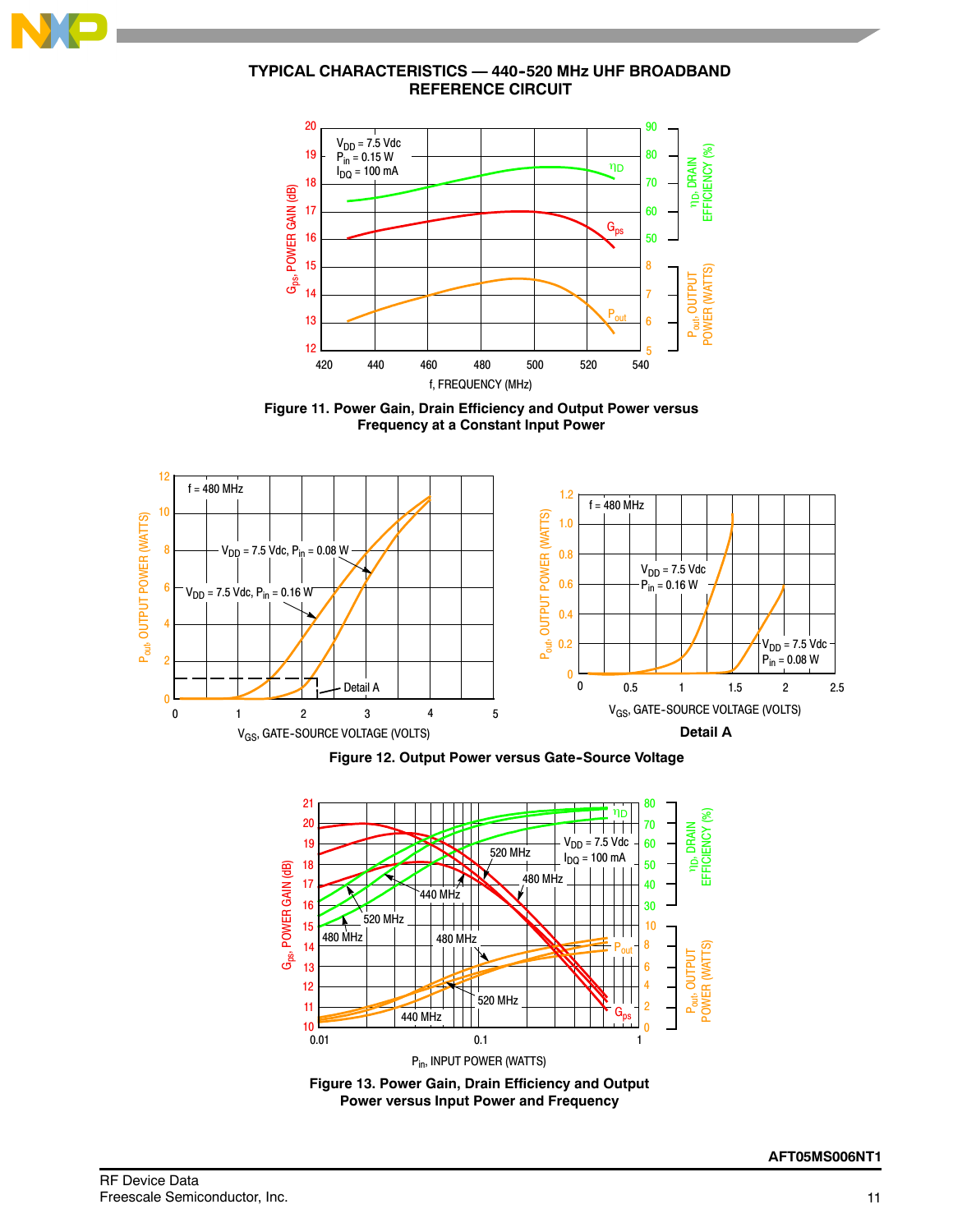

**440--520 MHz UHF BROADBAND REFERENCE CIRCUIT**



 $V_{DD}$  = 7.5 Vdc,  $I_{DQ}$  = 100 mA,  $P_{out}$  = 6 W Avg.

| f<br><b>MHz</b> | Zsource<br>Ω   | $Z_{load}$<br>Ω          |
|-----------------|----------------|--------------------------|
| 440             | $2.46 + 3.15$  | $3.80 + j3.27$           |
| 450             | $2.30 + j3.23$ | $3.70 + j2.77$           |
| 460             | $2.11 + j3.35$ | $3.69 + 2.66$            |
| 470             | $1.90 + j3.48$ | $3.60 + j2.61$           |
| 480             | $1.71 + j3.72$ | $3.54 + j2.68$           |
| 490             | $1.56 + j4.01$ | $3.50 + j2.78$           |
| 500             | $1.43 + j4.37$ | $3.46 + j2.92$           |
| 510             | $1.33 + j4.75$ | $3.42 + j3.09$           |
| 520             | $1.28 + j5.10$ | $3.37 + 3.22$            |
|                 |                | $\overline{\phantom{a}}$ |

 $Z_{\text{source}} = \text{Test circuit impedance as measured from}$ gate to ground.





**Figure 14. UHF Broadband Series Equivalent Source and Load Impedance — 440--520 MHz**

# **AFT05MS006NT1**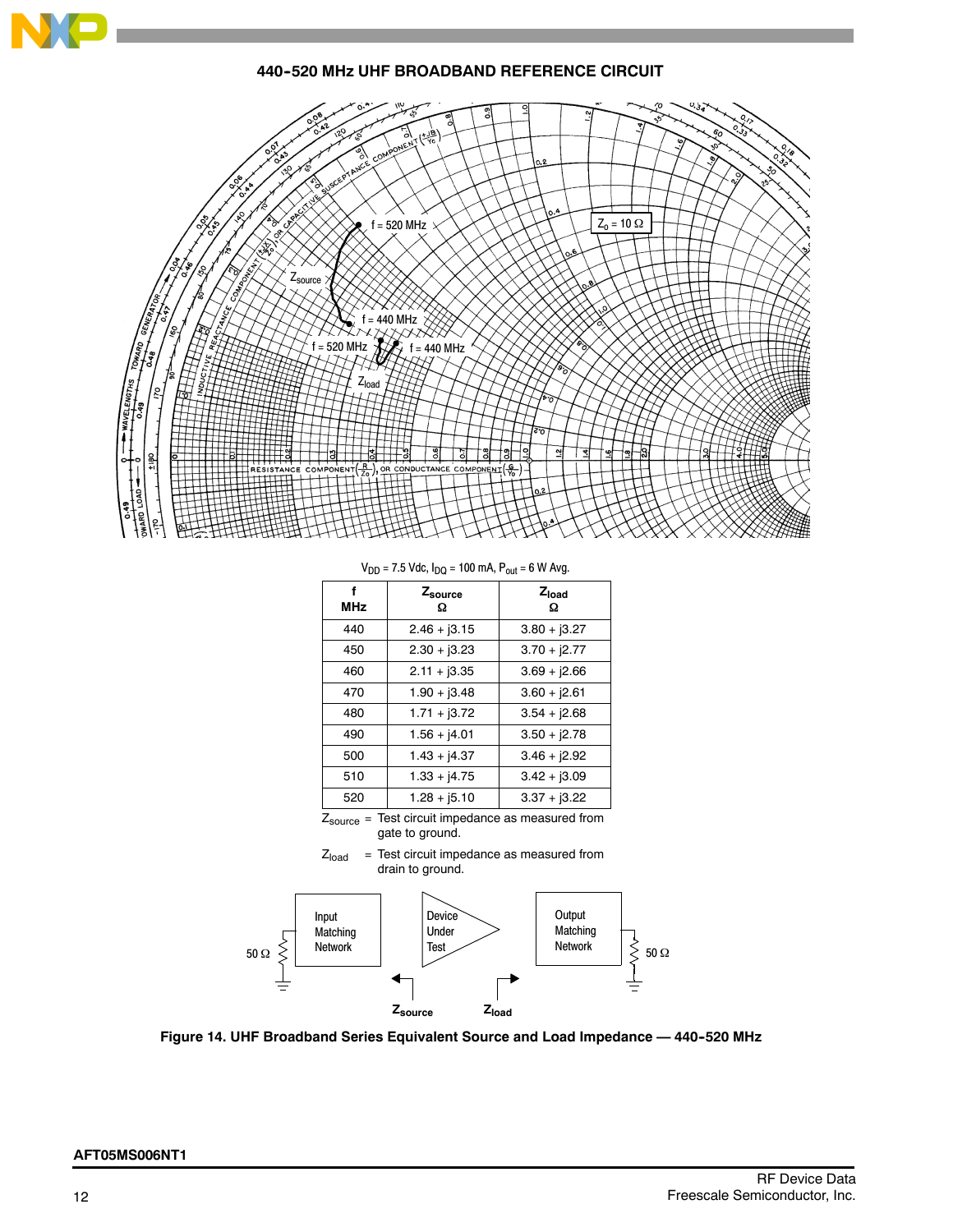

# **760-870 MHz UHF BROADBAND REFERENCE CIRCUIT**

# Table 12. 760-870 MHz UHF Broadband Performance (In Freescale Reference Circuit, 50 ohm system)  $V_{DD}$  = 7.5 Volts,  $I_{DQ}$  = 100 mA,  $T_A$  = 25°C, CW

| Frequency<br>(MHz) | $P_{in}$<br>(W) | $G_{ps}$<br>(dB) | ηD<br>(%) | $P_{\text{out}}$<br>(W) |
|--------------------|-----------------|------------------|-----------|-------------------------|
| 760                | 0.12            | 16.6             | 50.4      | 6.0                     |
| 815                | 0.13            | 16.1             | 58.1      | 6.0                     |
| 870                | 0.16            | 15.0             | 60.0      | 6.0                     |

# **Table 13. Load Mismatch/Ruggedness** (In Freescale Reference Circuit)

| Frequency<br>(MHz) | Signal<br>Type | <b>VSWR</b>                           | $P_{in}$<br>(W)         | Test Voltage, V <sub>DD</sub> | Result                   |
|--------------------|----------------|---------------------------------------|-------------------------|-------------------------------|--------------------------|
| 815                | СW             | $>65.1$ at all<br><b>Phase Angles</b> | 0.4<br>(3 dB Overdrive) | 9.0                           | No Device<br>Degradation |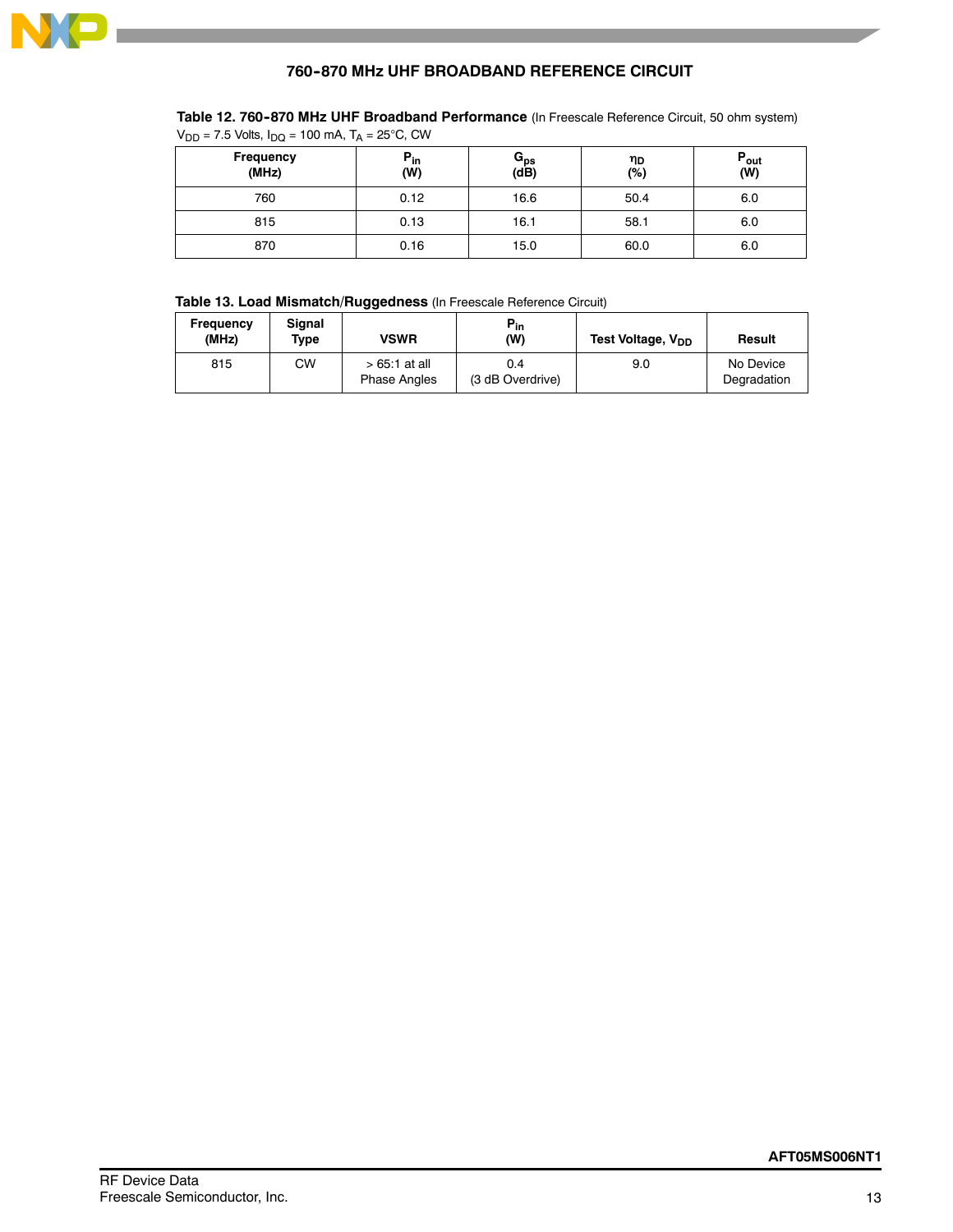

**760-870 MHz UHF BROADBAND REFERENCE CIRCUIT** 



**Figure 15. AFT05MS006NT1 UHF Broadband Reference Circuit Component Layout — 760--870 MHz**

| Part               | <b>Description</b>                     | <b>Part Number</b> | <b>Manufacturer</b> |
|--------------------|----------------------------------------|--------------------|---------------------|
| <b>B1, B2</b>      | <b>RF</b> Beads                        | 2743019447         | Fair-Rite           |
| C1, C5, C6, C7, C8 | 20 pF Chip Capacitors                  | GQM2195C2E200GB12D | Murata              |
| C <sub>2</sub>     | 8.2 pF Chip Capacitor                  | GQM2195C2E8R2BB12D | Murata              |
| C <sub>3</sub>     | 10 pF Chip Capacitor                   | GQM2195C2E100FB12D | Murata              |
| C4, C13            | 56 pF Chip Capacitors                  | GQM2195C2E560GB12D | Murata              |
| C <sub>9</sub>     | 1 µF Chip Capacitor                    | GRM31MR71H105KA88L | Murata              |
| C10                | 10 µF Chip Capacitor                   | GRM31CR61H106KA12L | Murata              |
| C11, C12           | 15 pF Chip Capacitors                  | GQM2195C2E150FB12D | Murata              |
| C14, C15           | 5.6 pF Chip Capacitors                 | GQM2195C2E5R6BB12D | Murata              |
| C16                | 100 pF Chip Capacitor                  | GQM2195C2E101GB12D | Murata              |
| J1                 | Right-Angle Breakaway Headers (3 pins) | 22-28-8360         | Molex               |
| L <sub>1</sub>     | 22 nH Air Core Inductor                | 0908SQ-22NJL       | Coilcraft           |
| Q1                 | <b>RF Power LDMOS Transistor</b>       | AFT05MS006NT1      | Freescale           |
| R <sub>1</sub>     | 200 $\Omega$ , 1/8 W Chip Resistor     | CRCW0805200RJNEA   | Vishay              |
| <b>PCB</b>         | 0.020", $\epsilon_r$ = 4.8, FR4        | D55295             | MTL                 |

| Table 14. AFT05MS006NT1 UHF Broadband Reference Circuit Component Designations and Values — 760-870 MHz |
|---------------------------------------------------------------------------------------------------------|
|---------------------------------------------------------------------------------------------------------|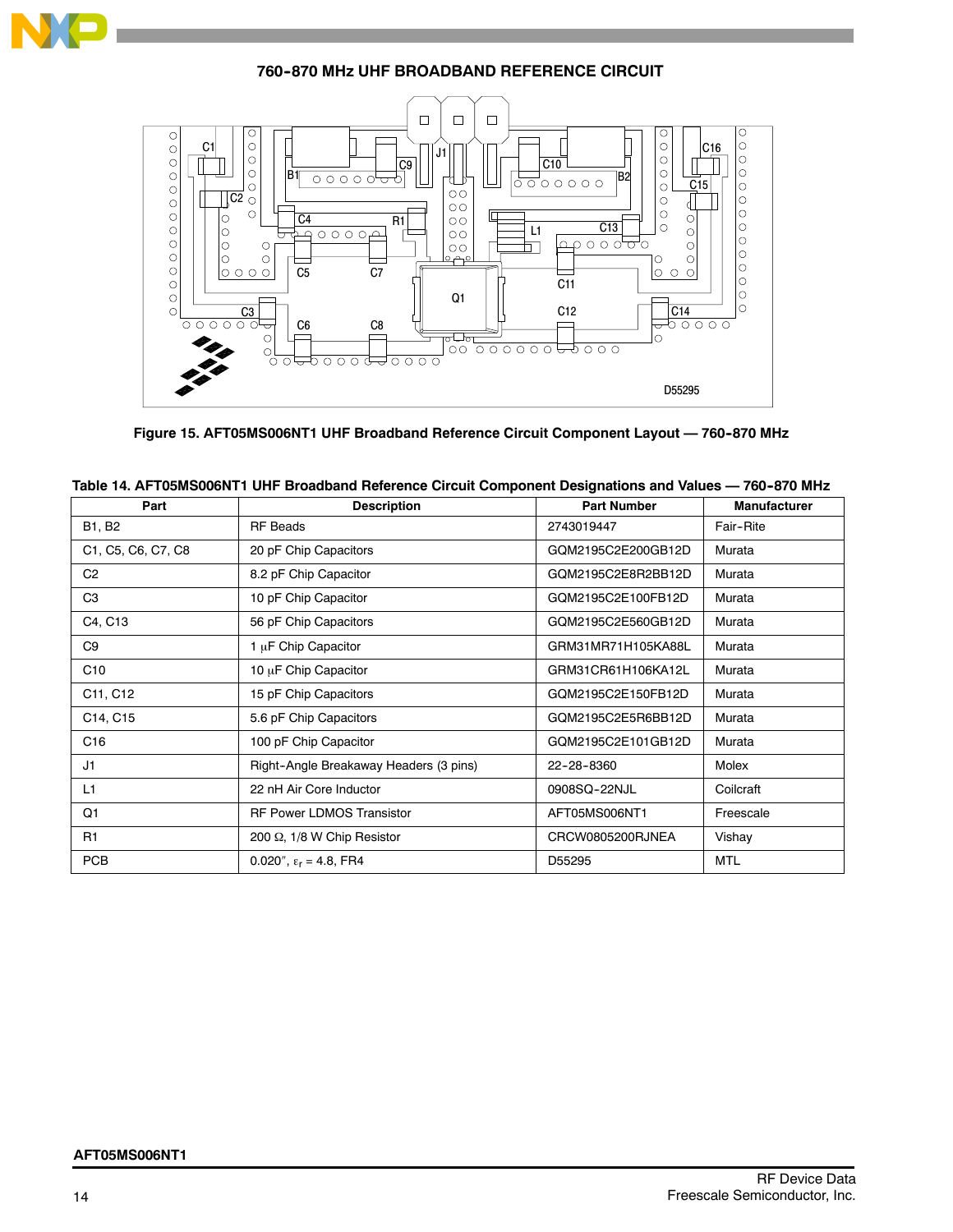



Figure 16. AFT05MS006NT1 UHF Broadband Reference Circuit Schematic - 760-870 MHz Figure 16. AFTCSNSMS000SSNS0002011 UHF Broadband Reference Circust Defension of the MHz

| Microstrip | <b>Description</b>                  | Microstrip | <b>Description</b>                  | Microstrip    | <b>Description</b>                  |
|------------|-------------------------------------|------------|-------------------------------------|---------------|-------------------------------------|
|            | $0.150'' \times 0.050''$ Microstrip | g          | $0.027'' \times 0.250''$ Microstrip | Z15           | 0.215" x 0.180" Microstrip          |
|            | $0.155'' \times 0.034''$ Microstrip |            | $0.066'' \times 0.034''$ Microstrip | Z16           | 0.065" x 0.034" Microstrip          |
|            | $0.430'' \times 0.034''$ Microstrip | Z10        | $0.386'' \times 0.034''$ Microstrip |               | $0.430'' \times 0.034''$ Microstrip |
| 24         | $0.065'' \times 0.034''$ Microstrip |            | $0.027'' \times 0.180''$ Microstrip | 718<br>71     | $0.120'' \times 0.034''$ Microstrip |
| K5         | $0.040'' \times 0.250''$ Microstrip | Z12        | $0.160'' \times 0.034''$ Microstrip | $\frac{9}{2}$ | $0.150'' \times 0.050''$ Microstrip |
| R<br>N     | $0.222'' \times 0.250''$ Microstrip | Z13        | $0.350'' \times 0.034''$ Microstrip |               |                                     |
| 22         | $0.130'' \times 0.250''$ Microstrip | Z14        | $0.210'' \times 0.180''$ Microstrip |               |                                     |

760-870 MH<sub>7</sub> Table 15. AFT05MS066NT1 UHF Broadband Reference Circuit Microstrips — 760-870 MHz ن<br>آگ たこにこ nd Bafa Table 15, AFT05MS006NT1 UHF Broadba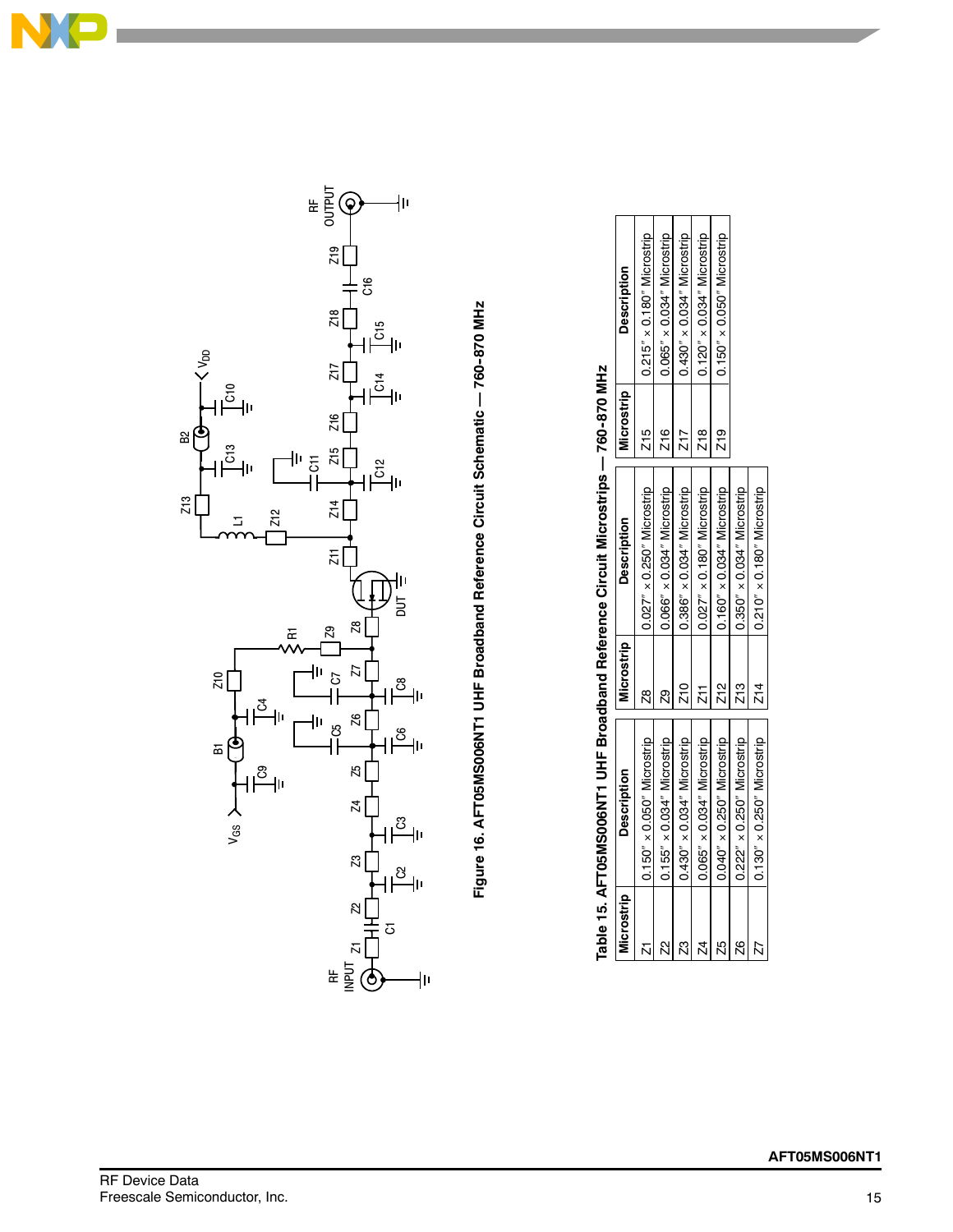

# **TYPICAL CHARACTERISTICS — 760–870 MHz UHF BROADBAND REFERENCE CIRCUIT**



**Figure 17. Power Gain, Drain Efficiency and Output Power versus Frequency at a Constant Input Power**



**Figure 18. Output Power versus Gate-Source Voltage** 



**Figure 19. Power Gain, Drain Efficiency and Output Power versus Input Power and Frequency**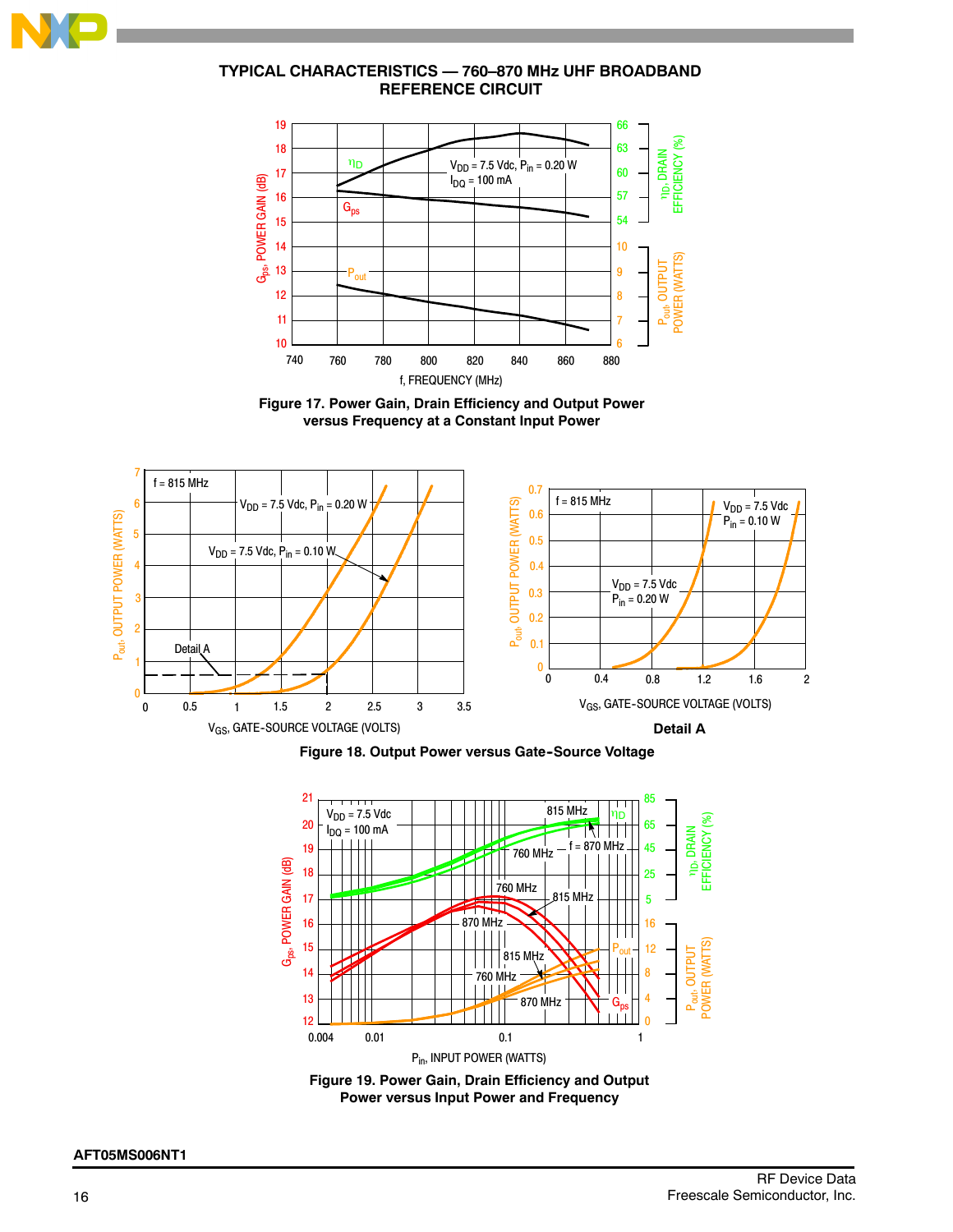

**760-870 MHz UHF BROADBAND REFERENCE CIRCUIT** 



 $V_{DD} = 7.5$  Vdc,  $I_{DD} = 100$  mA,  $P_{out} = 6$  W Avg.

|                 | ັບພ            |                        |
|-----------------|----------------|------------------------|
| f<br><b>MHz</b> | Zsource<br>Ω   | Z <sub>load</sub><br>Ω |
| 760             | $1.42 + j1.30$ | $1.72 - 10.24$         |
| 770             | $1.37 + j1.21$ | 1.65 - j0.11           |
| 780             | $1.21 + j1.16$ | $1.53 + j0.08$         |
| 790             | $1.10 + j1.17$ | $1.46 + j0.25$         |
| 800             | $1.09 + j1.19$ | $1.49 + j0.38$         |
| 810             | $1.17 + j1.24$ | $1.61 + j0.47$         |
| 820             | $1.33 + j1.27$ | $1.82 + j0.50$         |
| 830             | $1.42 + j1.22$ | $1.99 + j0.46$         |
| 840             | $1.35 + j1.14$ | $1.99 + j0.48$         |
| 850             | $1.12 + j1.10$ | $1.84 + j0.56$         |
| 860             | $0.90 + j1.08$ | $1.69 + j0.66$         |
| 870             | $0.77 + j1.10$ | $1.62 + j0.73$         |
|                 |                |                        |

Zsource = Test circuit impedance as measured from gate to ground.





Figure 20. UHF Broadband Series Equivalent Source and Load Impedance - 760-870 MHz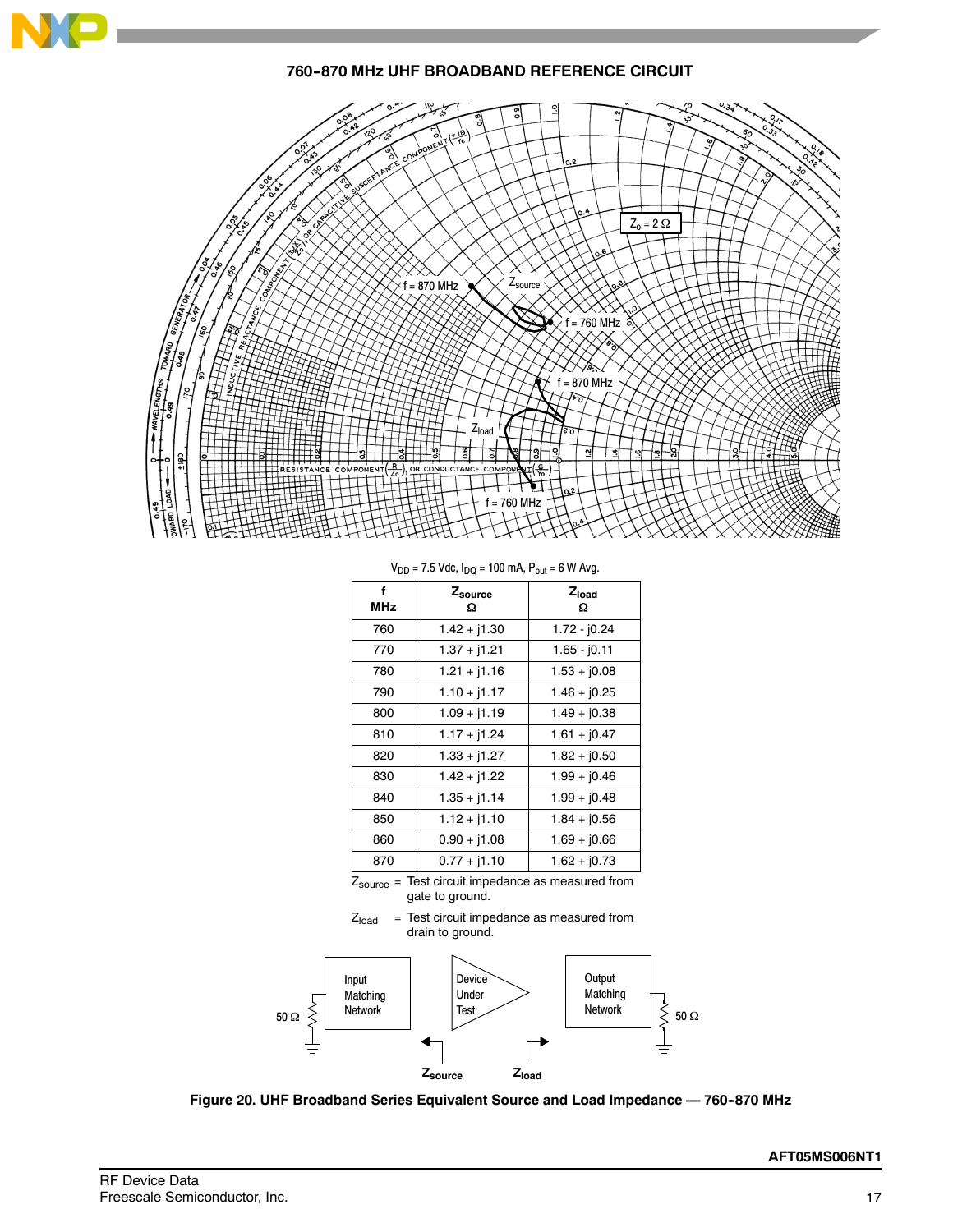



**Figure 21. PCB Pad Layout for PLD--1.5W**



**Figure 22. Product Marking**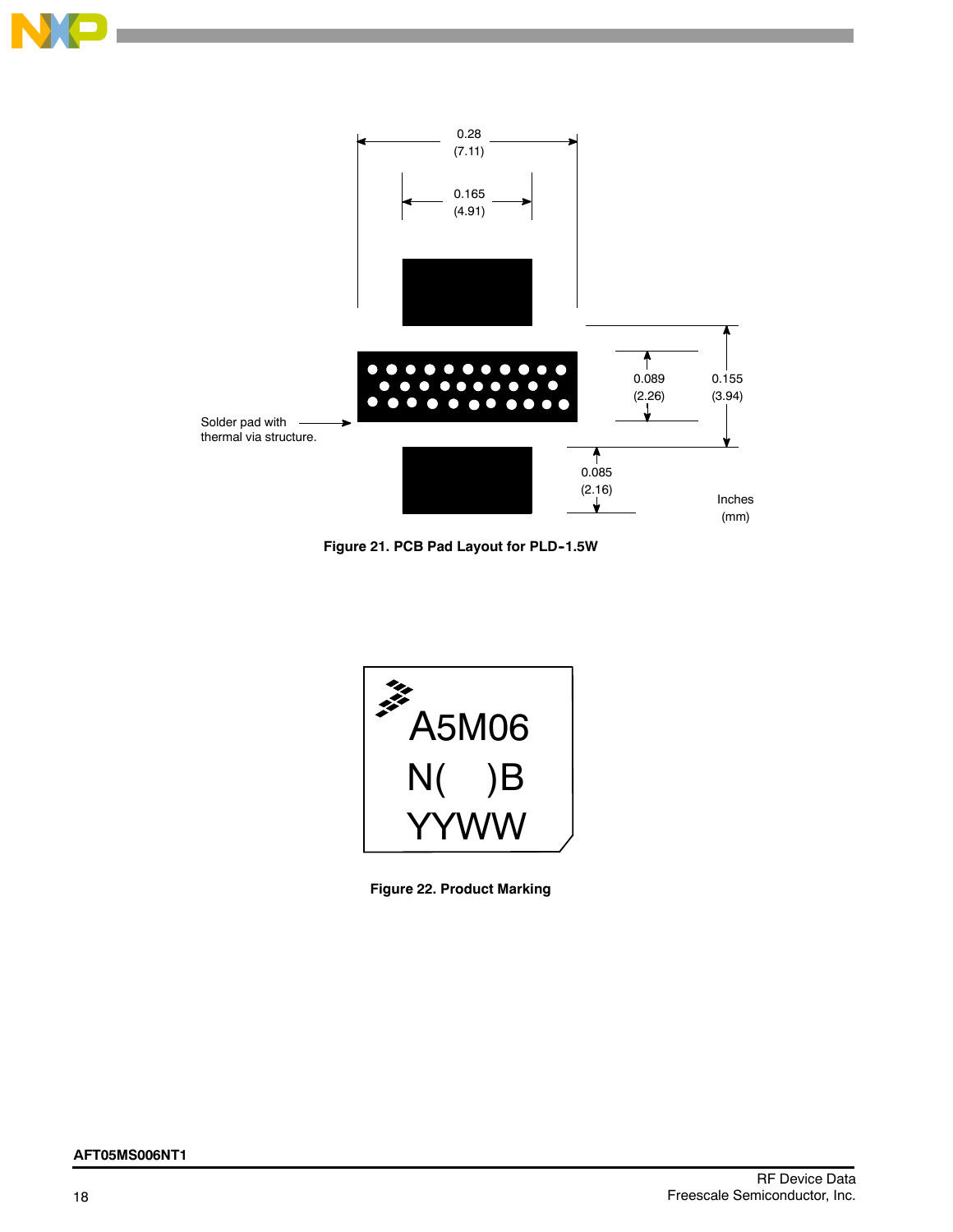

**PACKAGE DIMENSIONS**



| FREESCALE SEMICONDUCTOR,<br>O<br>INC.<br>ALL RIGHTS RESERVED. | MECHANICAL OUTLINE |  | PRINT VERSION NOT TO SCALE |             |
|---------------------------------------------------------------|--------------------|--|----------------------------|-------------|
| TITLE:                                                        |                    |  | DOCUMENT NO: 98ASA00476D   | REV: O      |
| $PLD-1.5W$                                                    |                    |  | CASE NUMBER: 2297-01       | 14 JUN 2012 |
|                                                               |                    |  | STANDARD: NON-JEDEC        |             |

Λ

Y

 $\overline{\mathsf{C}}$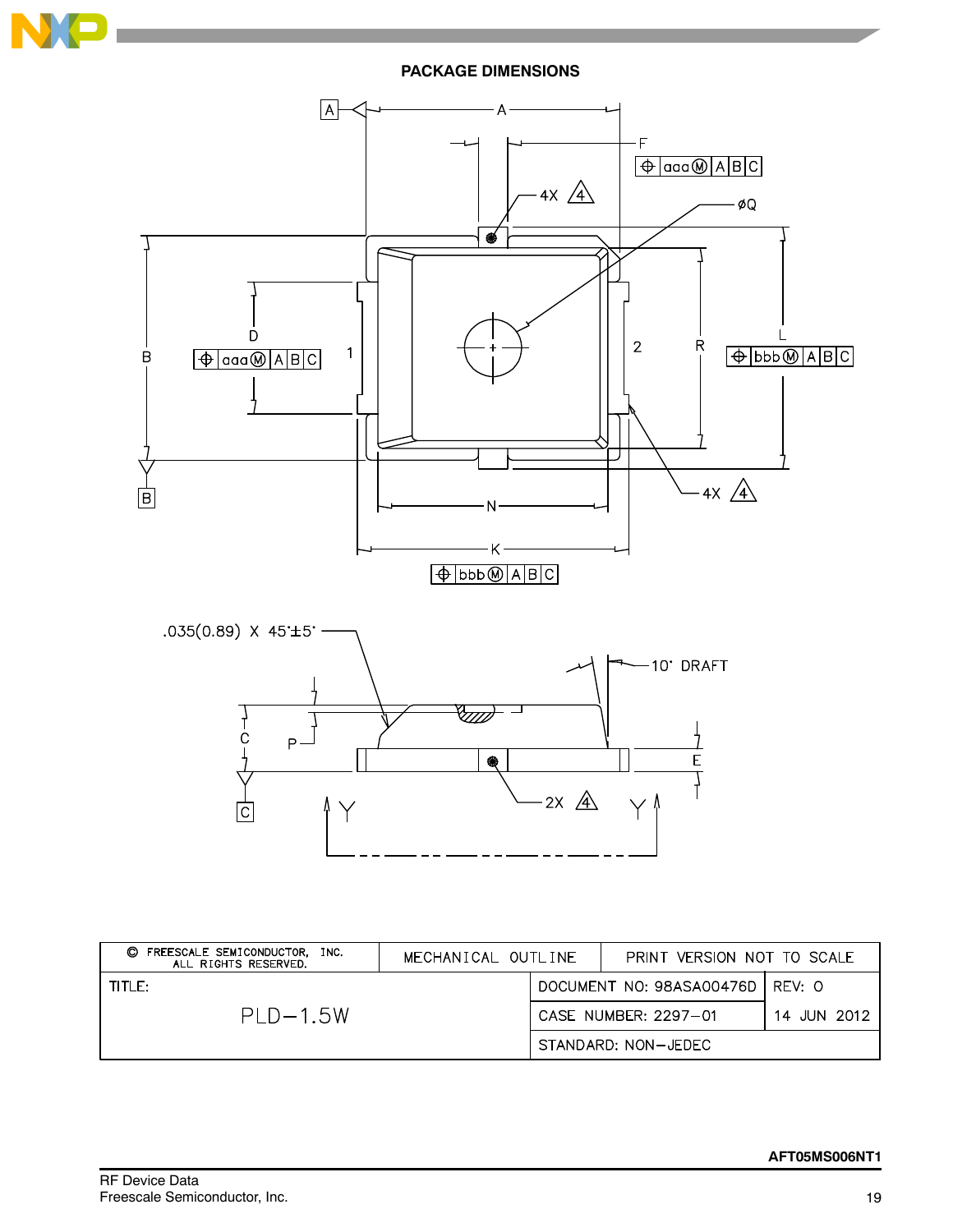



VIEW Y-Y

| C FREESCALE SEMICONDUCTOR.<br>INC.<br>ALL RIGHTS RESERVED. | MECHANICAL OUTLINE | PRINT VERSION NOT TO SCALE        |             |
|------------------------------------------------------------|--------------------|-----------------------------------|-------------|
| TITLE:                                                     |                    | DOCUMENT NO: 98ASA00476D   REV: O |             |
| $PI D-1.5W$                                                |                    | CASE NUMBER: 2297-01              | 14 JUN 2012 |
|                                                            |                    | STANDARD: NON-JEDEC               |             |

# **AFT05MS006NT1**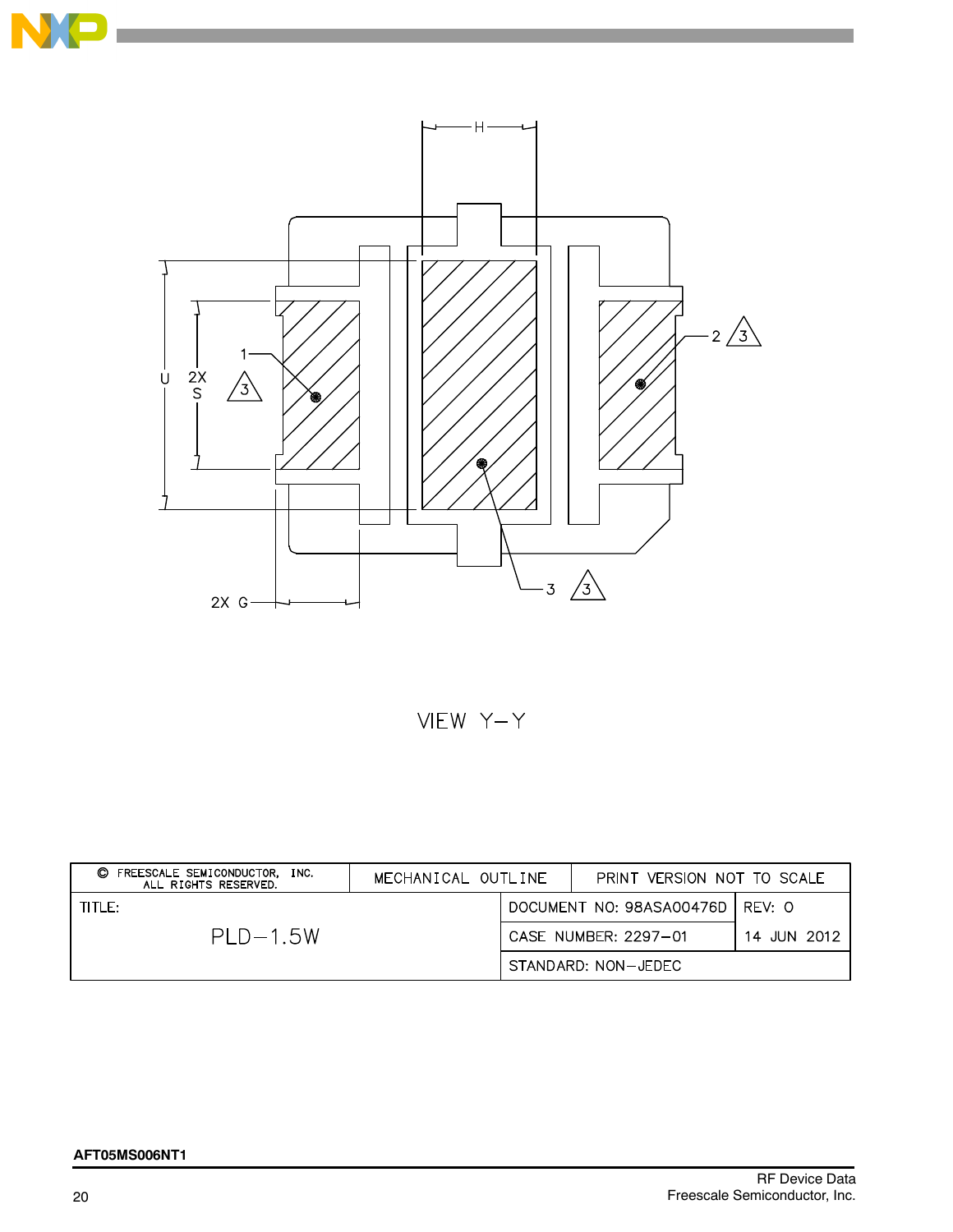

NOTES:

- 1. CONTROLLING DIMENSION: INCH.
- 2. INTERPRET DIMENSIONS AND TOLERANCES PER ASME Y14.5M-1994.

\ HATCHING REPRESENTS THE EXPOSED AND SOLDERABLE AREA. DIMENSIONS G, S, H AND<br>U REPRESENT THE VALUES BETWEEN THE TWO OPPOSITE POINTS ALONG THE EDGES OF /3) EXPOSED AREA.

 $\sqrt{4}$ THESE SURFACES ARE NOT PART OF THE SOLDERABLE SURFACES AND MAY REMAIN UNPLATED.

|                                                         | <b>INCH</b> |                    |            | <b>MILLIMETER</b> |                      | <b>INCH</b>  |                            | <b>MILLIMETER</b> |            |  |
|---------------------------------------------------------|-------------|--------------------|------------|-------------------|----------------------|--------------|----------------------------|-------------------|------------|--|
| <b>DIM</b>                                              | <b>MIN</b>  | <b>MAX</b>         | <b>MIN</b> | <b>MAX</b>        | <b>DIM</b>           | <b>MIN</b>   | <b>MAX</b>                 | <b>MIN</b>        | <b>MAX</b> |  |
| A                                                       | .255        | .265               | 6.48       | 6.73              | Q                    | .055         | .063                       | 1.40              | 1.60       |  |
| B                                                       | .225        | .235               | 5.72       | 5.97              | R                    | .200         | .210                       | 5.08              | 5.33       |  |
| C                                                       | .065        | .072               | 1.65       | 1.83              | S                    | .110         |                            | 2.79              |            |  |
| D                                                       | .130        | .150               | 3.30       | 3.81              | U                    | .156         |                            | 3.96              |            |  |
| E                                                       | .021        | .026               | 0.53       | 0.66              | aaa                  | .004<br>0.10 |                            |                   |            |  |
| F                                                       | .026        | .044               | 0.66       | 1.12              | bbb                  | .005         |                            |                   | 0.13       |  |
| G                                                       | .038        |                    | 0.97       |                   |                      |              |                            |                   |            |  |
| $\overline{H}$                                          | .069        |                    | 1.75       |                   |                      |              |                            |                   |            |  |
| J                                                       | .160        | .180               | 4.06       | 4.57              |                      |              |                            |                   |            |  |
| Κ                                                       | .273        | .285               | 6.93       | 7.24              |                      |              |                            |                   |            |  |
| L                                                       | .245        | .255               | 6.22       | 6.48              |                      |              |                            |                   |            |  |
| N                                                       | .230        | .240               | 5.84       | 6.10              |                      |              |                            |                   |            |  |
| P                                                       | .000        | .008               | 0.00       | 0.20              |                      |              |                            |                   |            |  |
| © FREESCALE SEMICONDUCTOR, INC.<br>ALL RIGHTS RESERVED. |             | MECHANICAL OUTLINE |            |                   |                      |              | PRINT VERSION NOT TO SCALE |                   |            |  |
| TITLE:                                                  |             |                    |            |                   |                      |              | DOCUMENT NO: 98ASA00476D   |                   | REV: 0     |  |
| $PLD-1.5W$                                              |             |                    |            |                   | CASE NUMBER: 2297-01 |              |                            | 14 JUN 2012       |            |  |
|                                                         |             |                    |            |                   |                      |              | STANDARD: NON-JEDEC        |                   |            |  |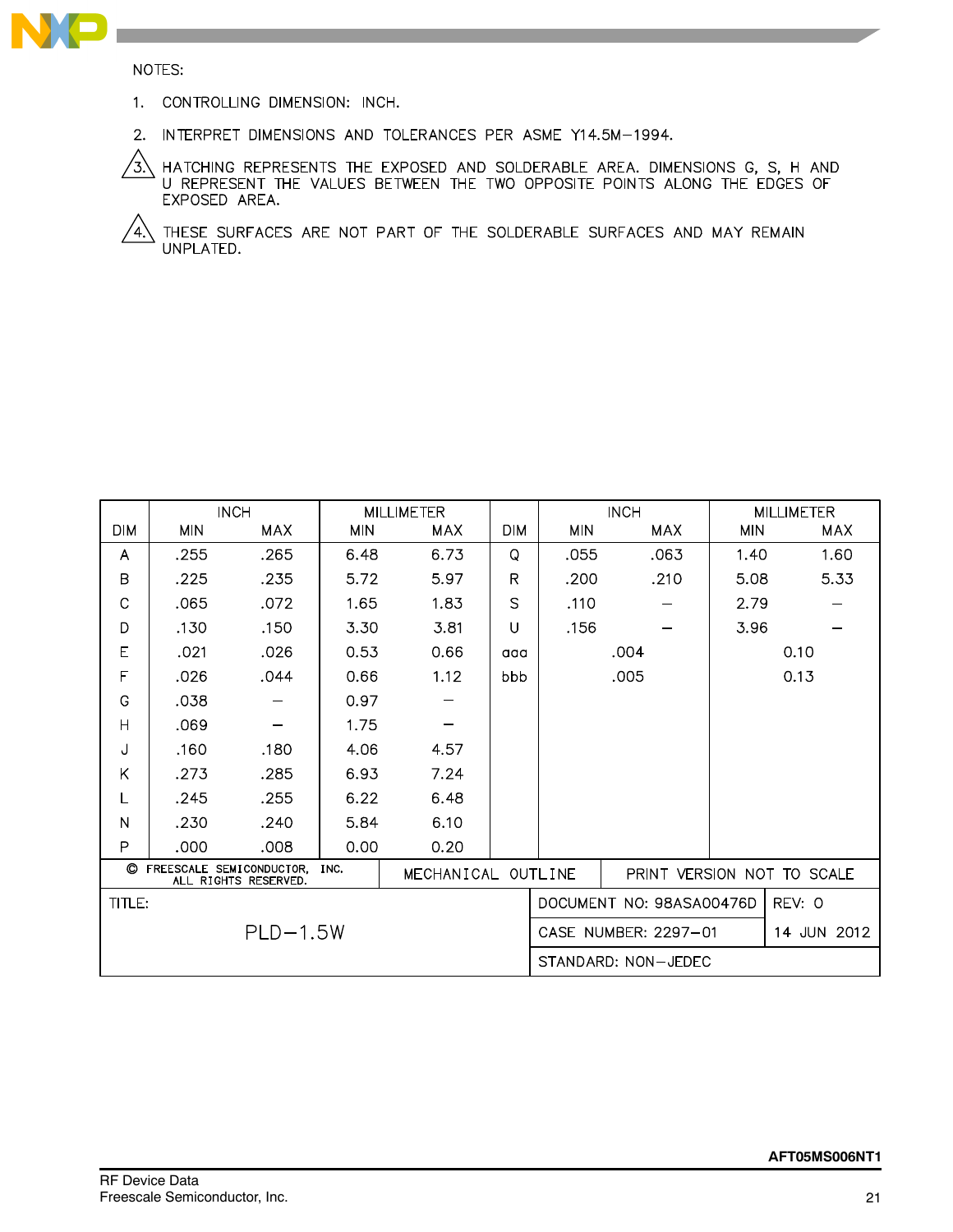

# **PRODUCT DOCUMENTATION, SOFTWARE AND TOOLS**

Refer to the following documents, software and tools to aid your design process.

# **Application Notes**

- AN1907: Solder Reflow Attach Method for High Power RF Devices in Over-Molded Plastic Packages
- AN1955: Thermal Measurement Methodology of RF Power Amplifiers

# **Engineering Bulletins**

EB212: Using Data Sheet Impedances for RF LDMOS Devices

# **Software**

- Electromigration MTTF Calculator
- RF High Power Model
- .s2p File

# **Development Tools**

• Printed Circuit Boards

For Software and Tools, do a Part Number search at http://www.freescale.com, and select the "Part Number" link. Go to the Software & Tools tab on the part's Product Summary page to download the respective tool.

# **REVISION HISTORY**

The following table summarizes revisions to this document.

| <b>Revision</b> | Date         | <b>Description</b>            |  |  |  |
|-----------------|--------------|-------------------------------|--|--|--|
|                 | Feb.<br>2014 | Initial Release of Data Sheet |  |  |  |